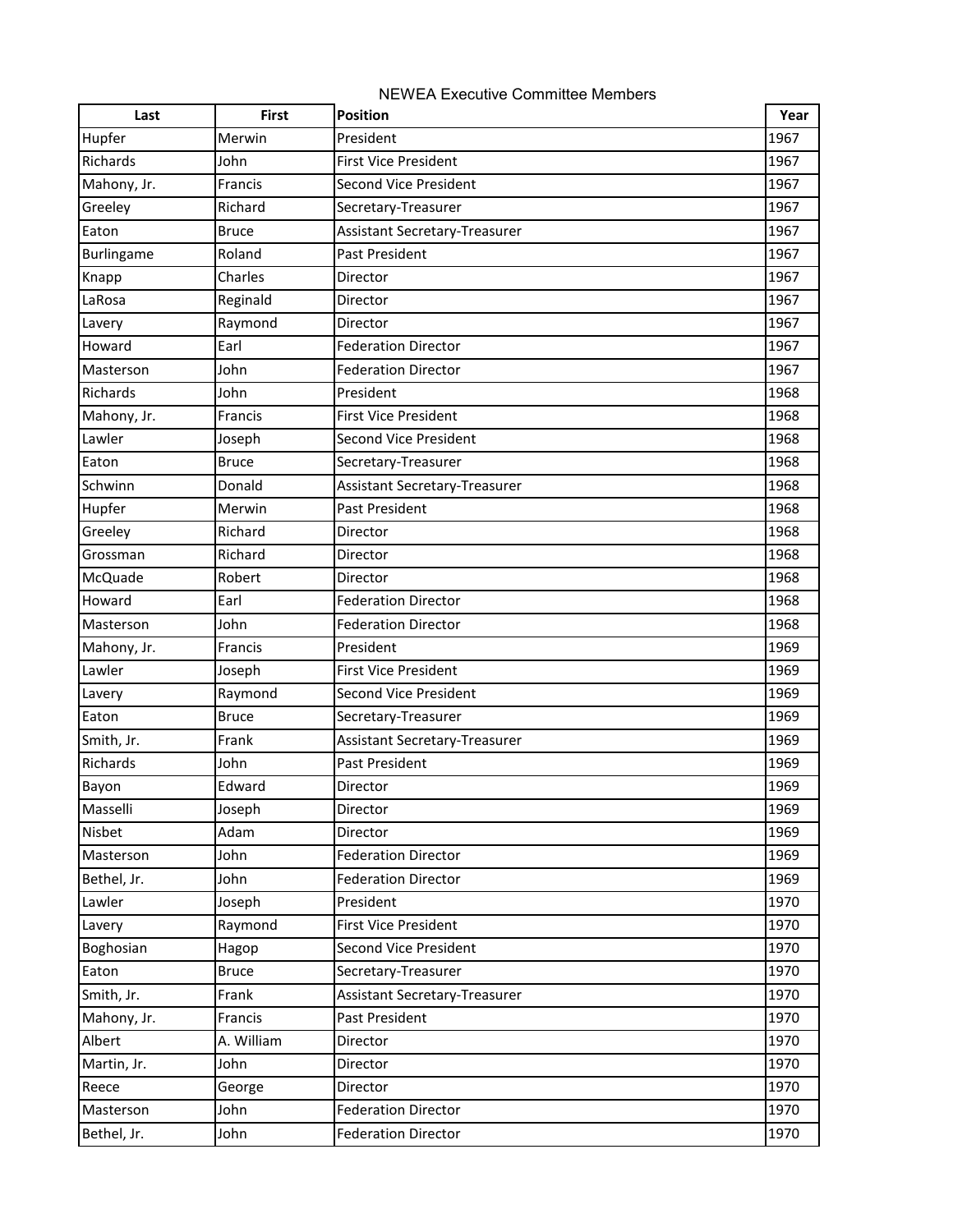| Schwinn      | Donald       | Journal Editor                       | 1970 |
|--------------|--------------|--------------------------------------|------|
| Lavery       | Raymond      | President                            | 1971 |
| Boghosian    | Hagop        | <b>First Vice President</b>          | 1971 |
| Eaton        | <b>Bruce</b> | Second Vice President                | 1971 |
| Masterson    | John         | Secretary-Treasurer                  | 1971 |
| Smith, Jr.   | Frank        | Assistant Secretary-Treasurer        | 1971 |
| Lawler       | Joseph       | <b>Advisor (Past President)</b>      | 1971 |
| Albertson    | Murray       | Director                             | 1971 |
| Weiss        | Martin       | Director                             | 1971 |
| West         | John         | Director                             | 1971 |
| Bethel, Jr.  | John         | <b>Federation Director</b>           | 1971 |
| Hopfer       | Merwin       | <b>Federation Director</b>           | 1971 |
| Schwinn      | Donald       | Journal Editor                       | 1971 |
| Boghosian    | Hagop        | President                            | 1972 |
| Eaton        | <b>Bruce</b> | <b>First Vice President</b>          | 1972 |
| Knapp        | Charles      | Second Vice President                | 1972 |
| Masterson    | John         | Secretary-Treasurer                  | 1972 |
| Smith, Jr.   | Frank        | <b>Assistant Secretary-Treasurer</b> | 1972 |
| Lavery       | Raymond      | Advisor (Past President)             | 1972 |
| Kowsz        | Edward       | Director                             | 1972 |
| Maynard      | Leondar      | Director                             | 1972 |
| Pope         | Robert       | Director                             | 1972 |
| Hupfer       | Merwin       | <b>Federation Director</b>           | 1972 |
| Mahony, Jr.  | Francis      | <b>Federation Director</b>           | 1972 |
| Schwinn      | Donald       | Journal Editor                       | 1972 |
| Eaton        | <b>Bruce</b> | President                            | 1973 |
| Knapp        | Charles      | <b>First Vice President</b>          | 1973 |
| Pope         | Robert       | <b>Second Vice President</b>         | 1973 |
| Masterson    | John         | Secretary-Treasurer                  | 1973 |
| Boghosian    | Hagop        | Advisor (Past President)             | 1973 |
| Fletcher     | William      | Director                             | 1973 |
| Kowsz        | Edward       | Director                             | 1973 |
| Schwinn      | Donald       | Director                             | 1973 |
| Bayon        | Edward       | <b>Federation Director</b>           | 1973 |
| Mahony, Jr.  | Francis      | <b>Federation Director</b>           | 1973 |
| Spurway      | Hubert       | Journal Editor                       | 1973 |
| Knapp        | Charles      | President                            | 1974 |
| Pope         | Robert       | <b>First Vice President</b>          | 1974 |
| McQuade      | Robert       | <b>Second Vice President</b>         | 1974 |
| Curley, Jr.  | George       | Secretary-Treasurer                  | 1974 |
| Kowsz        | Edward       | Director                             | 1974 |
| Ryan         | Richard      | Director                             | 1974 |
| Nisbet       | Adam         | Director                             | 1974 |
| Smith        | Frank        | Director                             | 1974 |
| <b>Bourk</b> | Robert       | Director                             | 1974 |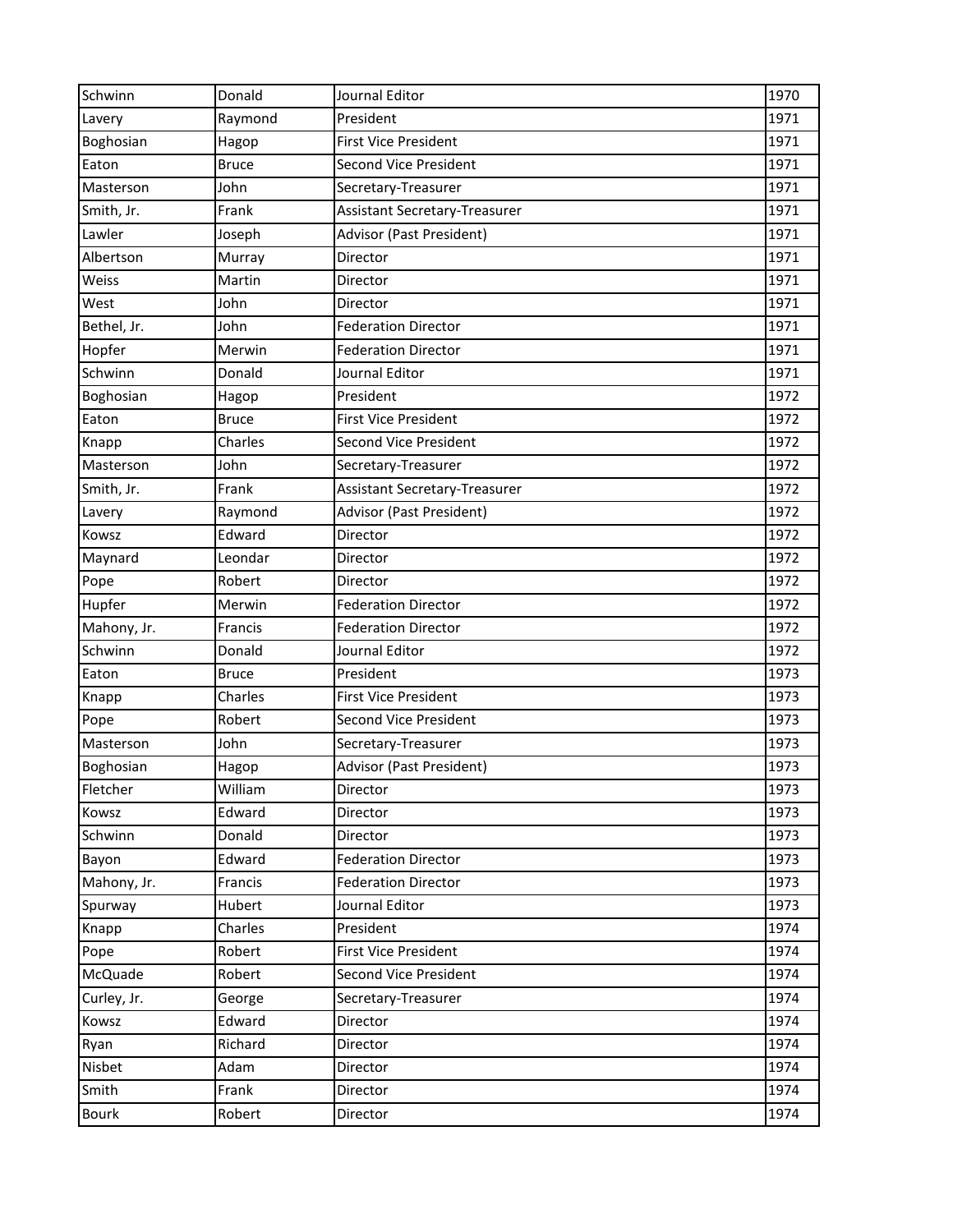| Field        | Raymond      | Director                     | 1974 |
|--------------|--------------|------------------------------|------|
| Bayon        | Edward       | <b>Federation Director</b>   | 1974 |
| Mahony, Jr.  | Francis      | <b>Federation Director</b>   | 1974 |
| Eaton        | <b>Bruce</b> | Advisor (Past President)     | 1974 |
| Spurway      | Hubert       | Journal Editor               | 1974 |
| Pope         | Robert       | President                    | 1975 |
| McQuade      | Robert       | <b>First Vice President</b>  | 1975 |
| Kowsz        | Edward       | Second Vice President        | 1975 |
| Curley, Jr.  | George       | Secretary-Treasurer          | 1975 |
| Bechir       | Hamdy        | Director                     | 1975 |
| Ryan         | Richard      | Director                     | 1975 |
| Nisbet       | Adam         | Director                     | 1975 |
| Smith        | Frank        | Director                     | 1975 |
| <b>Bourk</b> | Robert       | Director                     | 1975 |
| Field        | Raymond      | Director                     | 1975 |
| Bayon        | Edward       | <b>Federation Director</b>   | 1975 |
| Eaton        | <b>Bruce</b> | <b>Federation Director</b>   | 1975 |
| Knapp        | Charles      | Advisor (Past President)     | 1975 |
| Spurway      | Hubert       | Journal Editor               | 1975 |
| McQuade      | Robert       | President                    | 1976 |
| Kowsz        | Edward       | <b>First Vice President</b>  | 1976 |
| Nisbet       | Adam         | <b>Second Vice President</b> | 1976 |
| Grinnell     | Clifton      | Treasurer                    | 1976 |
| Bechir       | Hamdy        | Director                     | 1976 |
| Ryan         | Richard      | Director                     | 1976 |
| <b>Bourk</b> | Robert       | Director                     | 1976 |
| Field        | Raymond      | Director                     | 1976 |
| Murphy       | Raymond      | Director                     | 1976 |
| Parker III   | William      | Director                     | 1976 |
| Eaton        | <b>Bruce</b> | <b>Federation Director</b>   | 1976 |
| Knapp        | Charles      | <b>Federation Director</b>   | 1976 |
| Pope         | Robert       | Advisor (Past President)     | 1976 |
| Goulart      | Allen        | Journal Editor               | 1976 |
| Kowsz        | Edward       | President                    | 1977 |
| Nisbet       | Adam         | <b>First Vice President</b>  | 1977 |
| Bayon        | Edward       | <b>Second Vice President</b> | 1977 |
| Grinnell     | Clifton      | Treasurer                    | 1977 |
| Bechir       | Hamdy        | Director                     | 1977 |
| Ryan         | Richard      | Director                     | 1977 |
| Murphy       | Raymond      | Director                     | 1977 |
| Parker III   | William      | Director                     | 1977 |
| Chamberlain  | Don          | Director                     | 1977 |
| Lothrop      | Thomas       | Director                     | 1977 |
| Eaton        | <b>Bruce</b> | <b>Federation Director</b>   | 1977 |
| Knapp        | Charles      | <b>Federation Director</b>   | 1977 |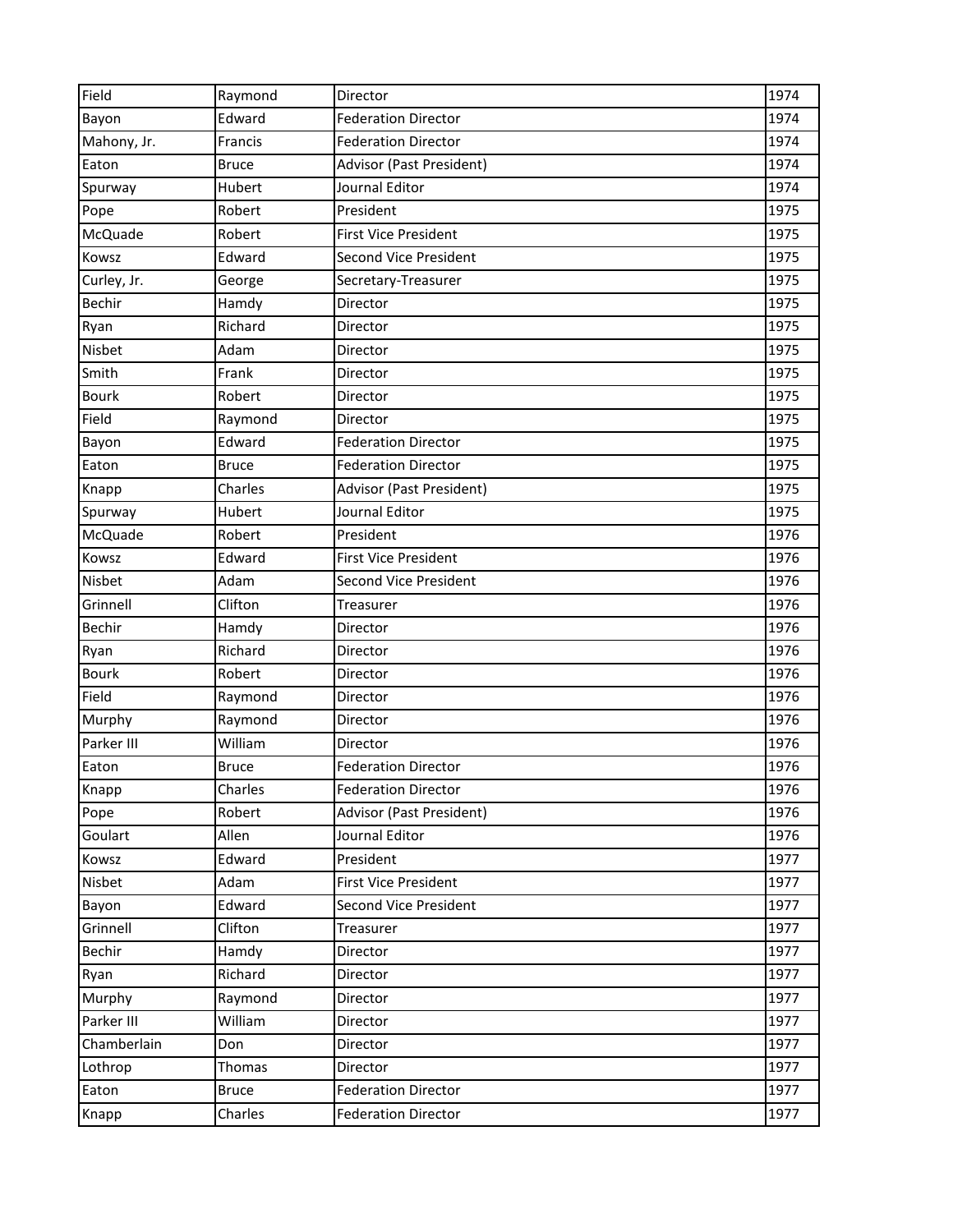| McQuade       | Robert       | Advisor (Past President)     | 1977 |
|---------------|--------------|------------------------------|------|
| Goulart       | Allen        | Journal Editor               | 1977 |
| Nisbet        | Adam         | President                    | 1978 |
| Bayon         | Edward       | <b>First Vice President</b>  | 1978 |
| Weiss         | Martin       | <b>Second Vice President</b> | 1978 |
| Grinnell      | Clifton      | Treasurer                    | 1978 |
| Murphy        | Raymond      | Director                     | 1978 |
| Parker III    | William      | Director                     | 1978 |
| Chamberlain   | Donald       | Director                     | 1978 |
| Lothrop       | Thomas       | Director                     | 1978 |
| <b>Blake</b>  | David        | Director                     | 1978 |
| Pitkat        | Charles      | Director                     | 1978 |
| Knapp         | Charles      | <b>Federation Director</b>   | 1978 |
| Pope          | Robert       | <b>Federation Director</b>   | 1978 |
| Kowsz         | Edward       | Advisor (Past President)     | 1978 |
| Goulart       | Allen        | Journal Editor               | 1978 |
| Bayon         | Edward       | President                    | 1979 |
| Weiss         | Martin       | <b>First Vice President</b>  | 1979 |
| Bechir        | Hamdy        | <b>Second Vice President</b> | 1979 |
| Grinnell      | Clifton      | Treasurer                    | 1979 |
| Lynch         | Raymond      | Director                     | 1979 |
| Herring       | <b>Brent</b> | Director                     | 1979 |
| <b>Blake</b>  | David        | Director                     | 1979 |
| Pitkat        | Charles      | Director                     | 1979 |
| Lothrop       | Thomas       | Director                     | 1979 |
| Chamberlain   | Donald       | Director                     | 1979 |
| <b>Nisbet</b> | Adam         | <b>Federation Director</b>   | 1979 |
| Pope          | Robert       | <b>Federation Director</b>   | 1979 |
| Nisbet        | Adam         | Advisor (Past President)     | 1979 |
| Goulart       | Allen        | Journal Editor               | 1979 |
| Weiss         | Martin       | President                    | 1980 |
| Bechir        | Hamdy        | <b>First Vice President</b>  | 1980 |
| Blake         | David        | <b>Second Vice President</b> | 1980 |
| Grinnell      | Clifton      | Treasurer                    | 1980 |
| Lynch         | Raymond      | Director                     | 1980 |
| Herring       | <b>Brent</b> | Director                     | 1980 |
| Leu           | James        | Director                     | 1980 |
| Pitkat        | Charles      | Director                     | 1980 |
| Laflin        | Kirk         | Director                     | 1980 |
| Livingston    | Robert       | Director                     | 1980 |
| Nisbet        | Adam         | <b>Federation Director</b>   | 1980 |
| Pope          | Robert       | <b>Federation Director</b>   | 1980 |
| Bayon         | Edward       | Advisor (Past President)     | 1980 |
| Goulart       | Allen        | Journal Editor               | 1980 |
| Bechir        | Hamdy        | President                    | 1981 |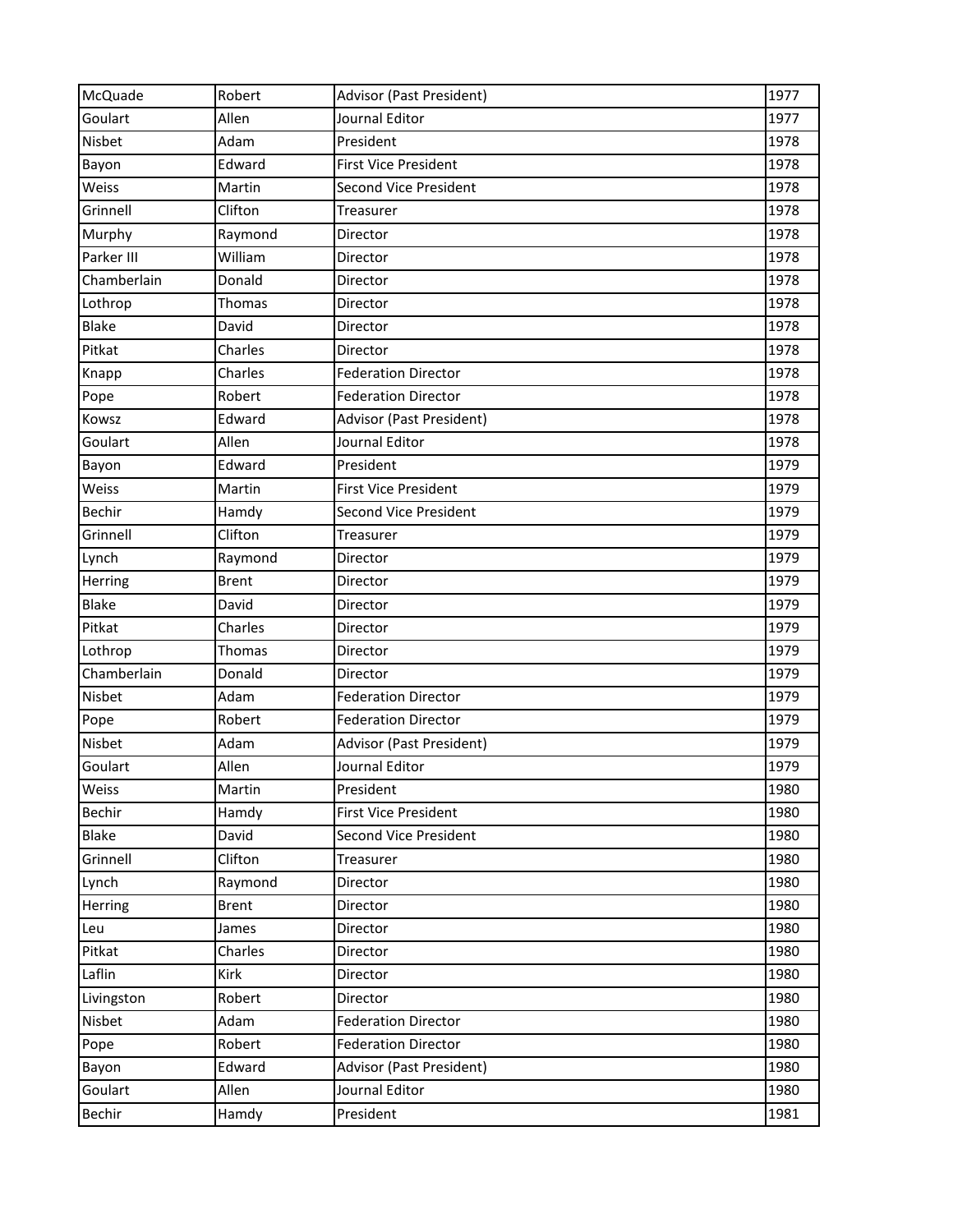| Second Vice President<br>1981<br>Goulart<br>Allen<br>Grinnell<br>Clifton<br>1981<br>Treasurer<br>1981<br>Lynch<br>Raymond<br>Director<br><b>Brent</b><br>Director<br>1981<br>Herring<br>1981<br>Leu<br>James<br>Director<br>Bahr<br>Raymond<br>Director<br>1981<br>Laflin<br>Kirk<br>1981<br>Director<br>Robert<br>Director<br>1981<br>Livingston<br>Nisbet<br>1981<br>Adam<br><b>Federation Director</b><br>McQuade<br>Robert<br><b>Federation Director</b><br>1981<br>Weiss<br>Advisor (Past President)<br>1981<br>Martin<br>Journal Editor<br>1981<br>Michael<br>Giggey<br><b>Blake</b><br>David<br>President<br>1982<br>Goulart<br>1982<br>Allen<br><b>First Vice President</b><br><b>Second Vice President</b><br>1982<br>Lothrop<br><b>Thomas</b><br>Grinnell<br>Clifton<br>1982<br>Treasurer<br>1982<br>Director<br>Leu<br>James<br>1982<br>Bahr<br>Raymond<br>Director<br>Laflin<br>1982<br>Kirk<br>Director<br>1982<br>Robert<br>Director<br>Livingston<br>Fernandes, Jr.<br>1982<br>Raul<br>Director<br>1982<br>Paul<br>Gormsen<br>Director<br>McQuade<br>Robert<br>1982<br><b>Federation Director</b><br>Weiss<br>1982<br>Martin<br><b>Federation Director</b><br>Bechir<br>Advisor (Past President)<br>1982<br>Hamdy<br>Michael<br>Journal Editor<br>1982<br>Giggey<br>Goulart<br>1983<br>Allen<br>President<br>Peloquin<br>1983<br>Alfred<br><b>First Vice President</b><br>Schiff<br>1983<br>Alfred<br><b>Second Vice President</b><br>Grinnell<br>Clifton<br>1983<br>Treasurer<br>1983<br>Director<br>Leu<br>James<br>1983<br>Bahr<br>Raymond<br>Director<br>Keschl<br>Director<br>1983<br>Dennis<br>Robert<br>1983<br>Cruess<br>Director<br>Raul<br>Director<br>1983<br>Fernandes, Jr.<br>Paul<br>1983<br>Gormsen<br>Director<br>1983<br>McQuade<br>Robert<br><b>Federation Director</b><br>Weiss<br><b>Federation Director</b><br>1983<br>Martin<br><b>Blake</b><br>David<br>Advisor (Past President)<br>1983<br>Michael<br>Journal Editor<br>1983<br>Giggey<br>1984<br>Alfred<br>President<br>Peloquin<br>Schiff<br>Alfred<br><b>First Vice President</b><br>1984<br>Robert<br><b>Second Vice President</b><br>1984<br>Livingston | <b>Blake</b> | David   | <b>First Vice President</b> | 1981 |
|-----------------------------------------------------------------------------------------------------------------------------------------------------------------------------------------------------------------------------------------------------------------------------------------------------------------------------------------------------------------------------------------------------------------------------------------------------------------------------------------------------------------------------------------------------------------------------------------------------------------------------------------------------------------------------------------------------------------------------------------------------------------------------------------------------------------------------------------------------------------------------------------------------------------------------------------------------------------------------------------------------------------------------------------------------------------------------------------------------------------------------------------------------------------------------------------------------------------------------------------------------------------------------------------------------------------------------------------------------------------------------------------------------------------------------------------------------------------------------------------------------------------------------------------------------------------------------------------------------------------------------------------------------------------------------------------------------------------------------------------------------------------------------------------------------------------------------------------------------------------------------------------------------------------------------------------------------------------------------------------------------------------------------------------------------------------------------------------------------------------------------------------------------|--------------|---------|-----------------------------|------|
|                                                                                                                                                                                                                                                                                                                                                                                                                                                                                                                                                                                                                                                                                                                                                                                                                                                                                                                                                                                                                                                                                                                                                                                                                                                                                                                                                                                                                                                                                                                                                                                                                                                                                                                                                                                                                                                                                                                                                                                                                                                                                                                                                     |              |         |                             |      |
|                                                                                                                                                                                                                                                                                                                                                                                                                                                                                                                                                                                                                                                                                                                                                                                                                                                                                                                                                                                                                                                                                                                                                                                                                                                                                                                                                                                                                                                                                                                                                                                                                                                                                                                                                                                                                                                                                                                                                                                                                                                                                                                                                     |              |         |                             |      |
|                                                                                                                                                                                                                                                                                                                                                                                                                                                                                                                                                                                                                                                                                                                                                                                                                                                                                                                                                                                                                                                                                                                                                                                                                                                                                                                                                                                                                                                                                                                                                                                                                                                                                                                                                                                                                                                                                                                                                                                                                                                                                                                                                     |              |         |                             |      |
|                                                                                                                                                                                                                                                                                                                                                                                                                                                                                                                                                                                                                                                                                                                                                                                                                                                                                                                                                                                                                                                                                                                                                                                                                                                                                                                                                                                                                                                                                                                                                                                                                                                                                                                                                                                                                                                                                                                                                                                                                                                                                                                                                     |              |         |                             |      |
|                                                                                                                                                                                                                                                                                                                                                                                                                                                                                                                                                                                                                                                                                                                                                                                                                                                                                                                                                                                                                                                                                                                                                                                                                                                                                                                                                                                                                                                                                                                                                                                                                                                                                                                                                                                                                                                                                                                                                                                                                                                                                                                                                     |              |         |                             |      |
|                                                                                                                                                                                                                                                                                                                                                                                                                                                                                                                                                                                                                                                                                                                                                                                                                                                                                                                                                                                                                                                                                                                                                                                                                                                                                                                                                                                                                                                                                                                                                                                                                                                                                                                                                                                                                                                                                                                                                                                                                                                                                                                                                     |              |         |                             |      |
|                                                                                                                                                                                                                                                                                                                                                                                                                                                                                                                                                                                                                                                                                                                                                                                                                                                                                                                                                                                                                                                                                                                                                                                                                                                                                                                                                                                                                                                                                                                                                                                                                                                                                                                                                                                                                                                                                                                                                                                                                                                                                                                                                     |              |         |                             |      |
|                                                                                                                                                                                                                                                                                                                                                                                                                                                                                                                                                                                                                                                                                                                                                                                                                                                                                                                                                                                                                                                                                                                                                                                                                                                                                                                                                                                                                                                                                                                                                                                                                                                                                                                                                                                                                                                                                                                                                                                                                                                                                                                                                     |              |         |                             |      |
|                                                                                                                                                                                                                                                                                                                                                                                                                                                                                                                                                                                                                                                                                                                                                                                                                                                                                                                                                                                                                                                                                                                                                                                                                                                                                                                                                                                                                                                                                                                                                                                                                                                                                                                                                                                                                                                                                                                                                                                                                                                                                                                                                     |              |         |                             |      |
|                                                                                                                                                                                                                                                                                                                                                                                                                                                                                                                                                                                                                                                                                                                                                                                                                                                                                                                                                                                                                                                                                                                                                                                                                                                                                                                                                                                                                                                                                                                                                                                                                                                                                                                                                                                                                                                                                                                                                                                                                                                                                                                                                     |              |         |                             |      |
|                                                                                                                                                                                                                                                                                                                                                                                                                                                                                                                                                                                                                                                                                                                                                                                                                                                                                                                                                                                                                                                                                                                                                                                                                                                                                                                                                                                                                                                                                                                                                                                                                                                                                                                                                                                                                                                                                                                                                                                                                                                                                                                                                     |              |         |                             |      |
|                                                                                                                                                                                                                                                                                                                                                                                                                                                                                                                                                                                                                                                                                                                                                                                                                                                                                                                                                                                                                                                                                                                                                                                                                                                                                                                                                                                                                                                                                                                                                                                                                                                                                                                                                                                                                                                                                                                                                                                                                                                                                                                                                     |              |         |                             |      |
|                                                                                                                                                                                                                                                                                                                                                                                                                                                                                                                                                                                                                                                                                                                                                                                                                                                                                                                                                                                                                                                                                                                                                                                                                                                                                                                                                                                                                                                                                                                                                                                                                                                                                                                                                                                                                                                                                                                                                                                                                                                                                                                                                     |              |         |                             |      |
|                                                                                                                                                                                                                                                                                                                                                                                                                                                                                                                                                                                                                                                                                                                                                                                                                                                                                                                                                                                                                                                                                                                                                                                                                                                                                                                                                                                                                                                                                                                                                                                                                                                                                                                                                                                                                                                                                                                                                                                                                                                                                                                                                     |              |         |                             |      |
|                                                                                                                                                                                                                                                                                                                                                                                                                                                                                                                                                                                                                                                                                                                                                                                                                                                                                                                                                                                                                                                                                                                                                                                                                                                                                                                                                                                                                                                                                                                                                                                                                                                                                                                                                                                                                                                                                                                                                                                                                                                                                                                                                     |              |         |                             |      |
|                                                                                                                                                                                                                                                                                                                                                                                                                                                                                                                                                                                                                                                                                                                                                                                                                                                                                                                                                                                                                                                                                                                                                                                                                                                                                                                                                                                                                                                                                                                                                                                                                                                                                                                                                                                                                                                                                                                                                                                                                                                                                                                                                     |              |         |                             |      |
|                                                                                                                                                                                                                                                                                                                                                                                                                                                                                                                                                                                                                                                                                                                                                                                                                                                                                                                                                                                                                                                                                                                                                                                                                                                                                                                                                                                                                                                                                                                                                                                                                                                                                                                                                                                                                                                                                                                                                                                                                                                                                                                                                     |              |         |                             |      |
|                                                                                                                                                                                                                                                                                                                                                                                                                                                                                                                                                                                                                                                                                                                                                                                                                                                                                                                                                                                                                                                                                                                                                                                                                                                                                                                                                                                                                                                                                                                                                                                                                                                                                                                                                                                                                                                                                                                                                                                                                                                                                                                                                     |              |         |                             |      |
|                                                                                                                                                                                                                                                                                                                                                                                                                                                                                                                                                                                                                                                                                                                                                                                                                                                                                                                                                                                                                                                                                                                                                                                                                                                                                                                                                                                                                                                                                                                                                                                                                                                                                                                                                                                                                                                                                                                                                                                                                                                                                                                                                     |              |         |                             |      |
|                                                                                                                                                                                                                                                                                                                                                                                                                                                                                                                                                                                                                                                                                                                                                                                                                                                                                                                                                                                                                                                                                                                                                                                                                                                                                                                                                                                                                                                                                                                                                                                                                                                                                                                                                                                                                                                                                                                                                                                                                                                                                                                                                     |              |         |                             |      |
|                                                                                                                                                                                                                                                                                                                                                                                                                                                                                                                                                                                                                                                                                                                                                                                                                                                                                                                                                                                                                                                                                                                                                                                                                                                                                                                                                                                                                                                                                                                                                                                                                                                                                                                                                                                                                                                                                                                                                                                                                                                                                                                                                     |              |         |                             |      |
|                                                                                                                                                                                                                                                                                                                                                                                                                                                                                                                                                                                                                                                                                                                                                                                                                                                                                                                                                                                                                                                                                                                                                                                                                                                                                                                                                                                                                                                                                                                                                                                                                                                                                                                                                                                                                                                                                                                                                                                                                                                                                                                                                     |              |         |                             |      |
|                                                                                                                                                                                                                                                                                                                                                                                                                                                                                                                                                                                                                                                                                                                                                                                                                                                                                                                                                                                                                                                                                                                                                                                                                                                                                                                                                                                                                                                                                                                                                                                                                                                                                                                                                                                                                                                                                                                                                                                                                                                                                                                                                     |              |         |                             |      |
|                                                                                                                                                                                                                                                                                                                                                                                                                                                                                                                                                                                                                                                                                                                                                                                                                                                                                                                                                                                                                                                                                                                                                                                                                                                                                                                                                                                                                                                                                                                                                                                                                                                                                                                                                                                                                                                                                                                                                                                                                                                                                                                                                     |              |         |                             |      |
|                                                                                                                                                                                                                                                                                                                                                                                                                                                                                                                                                                                                                                                                                                                                                                                                                                                                                                                                                                                                                                                                                                                                                                                                                                                                                                                                                                                                                                                                                                                                                                                                                                                                                                                                                                                                                                                                                                                                                                                                                                                                                                                                                     |              |         |                             |      |
|                                                                                                                                                                                                                                                                                                                                                                                                                                                                                                                                                                                                                                                                                                                                                                                                                                                                                                                                                                                                                                                                                                                                                                                                                                                                                                                                                                                                                                                                                                                                                                                                                                                                                                                                                                                                                                                                                                                                                                                                                                                                                                                                                     |              |         |                             |      |
|                                                                                                                                                                                                                                                                                                                                                                                                                                                                                                                                                                                                                                                                                                                                                                                                                                                                                                                                                                                                                                                                                                                                                                                                                                                                                                                                                                                                                                                                                                                                                                                                                                                                                                                                                                                                                                                                                                                                                                                                                                                                                                                                                     |              |         |                             |      |
|                                                                                                                                                                                                                                                                                                                                                                                                                                                                                                                                                                                                                                                                                                                                                                                                                                                                                                                                                                                                                                                                                                                                                                                                                                                                                                                                                                                                                                                                                                                                                                                                                                                                                                                                                                                                                                                                                                                                                                                                                                                                                                                                                     |              |         |                             |      |
|                                                                                                                                                                                                                                                                                                                                                                                                                                                                                                                                                                                                                                                                                                                                                                                                                                                                                                                                                                                                                                                                                                                                                                                                                                                                                                                                                                                                                                                                                                                                                                                                                                                                                                                                                                                                                                                                                                                                                                                                                                                                                                                                                     |              |         |                             |      |
|                                                                                                                                                                                                                                                                                                                                                                                                                                                                                                                                                                                                                                                                                                                                                                                                                                                                                                                                                                                                                                                                                                                                                                                                                                                                                                                                                                                                                                                                                                                                                                                                                                                                                                                                                                                                                                                                                                                                                                                                                                                                                                                                                     |              |         |                             |      |
|                                                                                                                                                                                                                                                                                                                                                                                                                                                                                                                                                                                                                                                                                                                                                                                                                                                                                                                                                                                                                                                                                                                                                                                                                                                                                                                                                                                                                                                                                                                                                                                                                                                                                                                                                                                                                                                                                                                                                                                                                                                                                                                                                     |              |         |                             |      |
|                                                                                                                                                                                                                                                                                                                                                                                                                                                                                                                                                                                                                                                                                                                                                                                                                                                                                                                                                                                                                                                                                                                                                                                                                                                                                                                                                                                                                                                                                                                                                                                                                                                                                                                                                                                                                                                                                                                                                                                                                                                                                                                                                     |              |         |                             |      |
|                                                                                                                                                                                                                                                                                                                                                                                                                                                                                                                                                                                                                                                                                                                                                                                                                                                                                                                                                                                                                                                                                                                                                                                                                                                                                                                                                                                                                                                                                                                                                                                                                                                                                                                                                                                                                                                                                                                                                                                                                                                                                                                                                     |              |         |                             |      |
|                                                                                                                                                                                                                                                                                                                                                                                                                                                                                                                                                                                                                                                                                                                                                                                                                                                                                                                                                                                                                                                                                                                                                                                                                                                                                                                                                                                                                                                                                                                                                                                                                                                                                                                                                                                                                                                                                                                                                                                                                                                                                                                                                     |              |         |                             |      |
|                                                                                                                                                                                                                                                                                                                                                                                                                                                                                                                                                                                                                                                                                                                                                                                                                                                                                                                                                                                                                                                                                                                                                                                                                                                                                                                                                                                                                                                                                                                                                                                                                                                                                                                                                                                                                                                                                                                                                                                                                                                                                                                                                     |              |         |                             |      |
|                                                                                                                                                                                                                                                                                                                                                                                                                                                                                                                                                                                                                                                                                                                                                                                                                                                                                                                                                                                                                                                                                                                                                                                                                                                                                                                                                                                                                                                                                                                                                                                                                                                                                                                                                                                                                                                                                                                                                                                                                                                                                                                                                     |              |         |                             |      |
|                                                                                                                                                                                                                                                                                                                                                                                                                                                                                                                                                                                                                                                                                                                                                                                                                                                                                                                                                                                                                                                                                                                                                                                                                                                                                                                                                                                                                                                                                                                                                                                                                                                                                                                                                                                                                                                                                                                                                                                                                                                                                                                                                     |              |         |                             |      |
|                                                                                                                                                                                                                                                                                                                                                                                                                                                                                                                                                                                                                                                                                                                                                                                                                                                                                                                                                                                                                                                                                                                                                                                                                                                                                                                                                                                                                                                                                                                                                                                                                                                                                                                                                                                                                                                                                                                                                                                                                                                                                                                                                     |              |         |                             |      |
|                                                                                                                                                                                                                                                                                                                                                                                                                                                                                                                                                                                                                                                                                                                                                                                                                                                                                                                                                                                                                                                                                                                                                                                                                                                                                                                                                                                                                                                                                                                                                                                                                                                                                                                                                                                                                                                                                                                                                                                                                                                                                                                                                     |              |         |                             |      |
|                                                                                                                                                                                                                                                                                                                                                                                                                                                                                                                                                                                                                                                                                                                                                                                                                                                                                                                                                                                                                                                                                                                                                                                                                                                                                                                                                                                                                                                                                                                                                                                                                                                                                                                                                                                                                                                                                                                                                                                                                                                                                                                                                     |              |         |                             |      |
|                                                                                                                                                                                                                                                                                                                                                                                                                                                                                                                                                                                                                                                                                                                                                                                                                                                                                                                                                                                                                                                                                                                                                                                                                                                                                                                                                                                                                                                                                                                                                                                                                                                                                                                                                                                                                                                                                                                                                                                                                                                                                                                                                     |              |         |                             |      |
|                                                                                                                                                                                                                                                                                                                                                                                                                                                                                                                                                                                                                                                                                                                                                                                                                                                                                                                                                                                                                                                                                                                                                                                                                                                                                                                                                                                                                                                                                                                                                                                                                                                                                                                                                                                                                                                                                                                                                                                                                                                                                                                                                     |              |         |                             |      |
|                                                                                                                                                                                                                                                                                                                                                                                                                                                                                                                                                                                                                                                                                                                                                                                                                                                                                                                                                                                                                                                                                                                                                                                                                                                                                                                                                                                                                                                                                                                                                                                                                                                                                                                                                                                                                                                                                                                                                                                                                                                                                                                                                     |              |         |                             |      |
|                                                                                                                                                                                                                                                                                                                                                                                                                                                                                                                                                                                                                                                                                                                                                                                                                                                                                                                                                                                                                                                                                                                                                                                                                                                                                                                                                                                                                                                                                                                                                                                                                                                                                                                                                                                                                                                                                                                                                                                                                                                                                                                                                     | Grinnell     | Clifton | Treasurer                   | 1984 |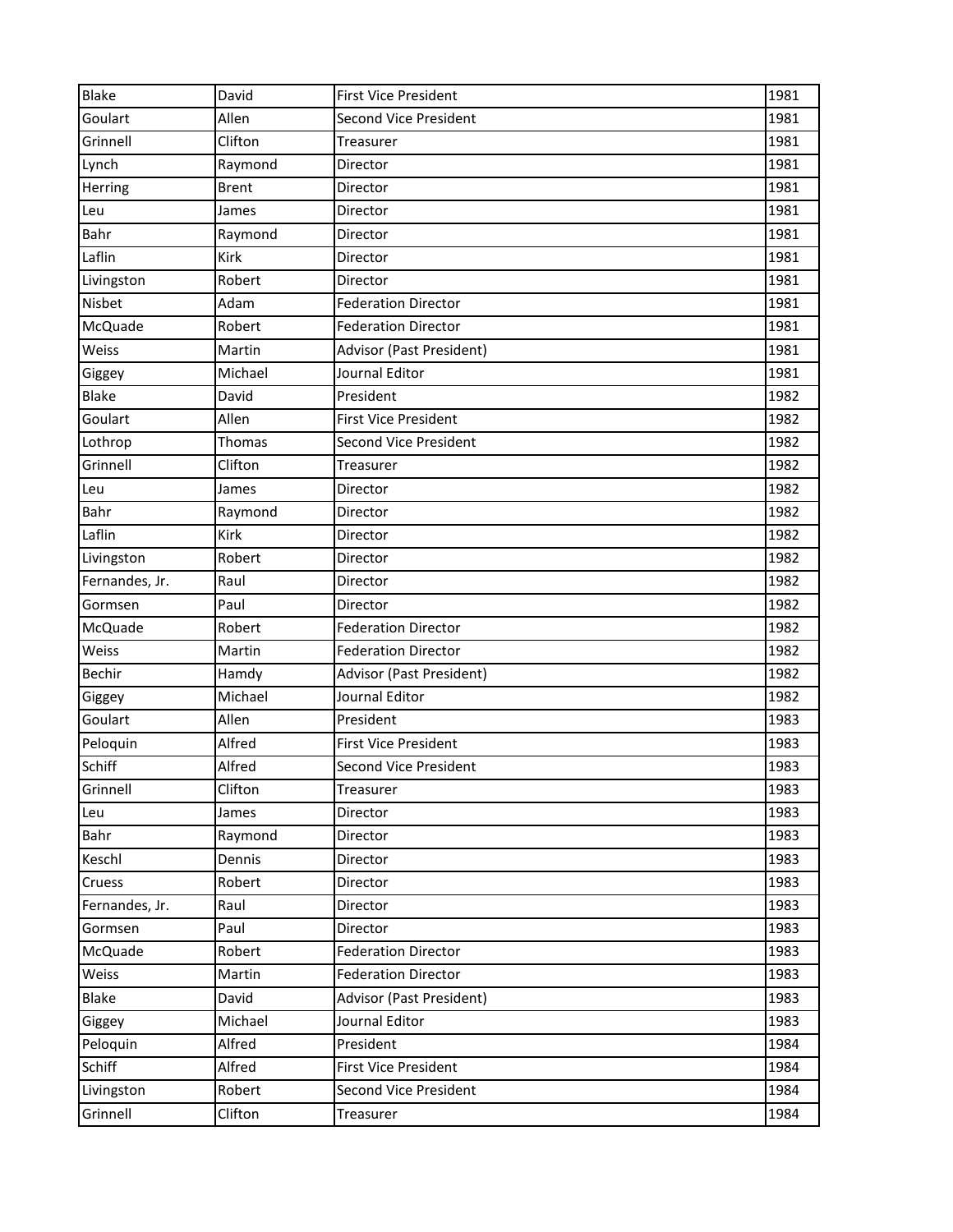| Peterson      | Winfield | Director                     | 1984 |
|---------------|----------|------------------------------|------|
| Norwood       | Robert   | Director                     | 1984 |
| Keschl        | Dennis   | Director                     | 1984 |
| Cruess        | Robert   | Director                     | 1984 |
| Cherubino     | Norman   | Director                     | 1984 |
| Gormsen       | Paul     | Director                     | 1984 |
| Bechir        | Hamdy    | <b>Federation Director</b>   | 1984 |
| Weiss         | Martin   | <b>Federation Director</b>   | 1984 |
| Goulart       | Allen    | Advisor (Past President)     | 1984 |
| Brown         | William  | Journal Editor               | 1984 |
| Schiff        | Alfred   | President                    | 1985 |
| Livingston    | Robert   | <b>First Vice President</b>  | 1985 |
| Nazaretian    | Edward   | <b>Second Vice President</b> | 1985 |
| Grinnell      | Clifton  | Treasurer                    | 1985 |
| Peterson      | Winfield | Director                     | 1985 |
| Norwood       | Robert   | Director                     | 1985 |
| Keschl        | Dennis   | Director                     | 1985 |
| Cruess        | Robert   | Director                     | 1985 |
| Cherubino     | Norman   | Director                     | 1985 |
| Conklin       | Gerard   | Director                     | 1985 |
| <b>Blake</b>  | David    | <b>Federation Director</b>   | 1985 |
| Bechir        | Hamdy    | <b>Federation Director</b>   | 1985 |
| Peloquin      | Alfred   | Advisor (Past President)     | 1985 |
| Brown         | William  | Journal Editor               | 1985 |
| Livingston    | Robert   | President                    | 1986 |
| Nazaretian    | Edward   | <b>First Vice President</b>  | 1986 |
| Keschl        | Dennis   | Second Vice President        | 1986 |
| Cruess        | Robert   | Treasurer                    | 1986 |
| Peterson      | Winfield | Director                     | 1986 |
| Norwood       | Robert   | Director                     | 1986 |
| Jackson       | Harry    | Director                     | 1986 |
| Sander        | Lorraine | Director                     | 1986 |
| Cherubino     | Norman   | Director                     | 1986 |
| Conklin       | Gerard   | Director                     | 1986 |
| Blake         | David    | <b>Federation Director</b>   | 1986 |
| <b>Bechir</b> | Hamdy    | <b>Federation Director</b>   | 1986 |
| Schiff        | Alfred   | Advisor (Past President)     | 1986 |
| Smith         | Charles  | Journal Editor               | 1986 |
| Nazaretian    | Edward   | President                    | 1987 |
| Keschl        | Dennis   | <b>First Vice President</b>  | 1987 |
| Norwood       | Robert   | Second Vice President        | 1987 |
| Cruess        | Robert   | Treasurer                    | 1987 |
| Courchaine    | James    | Director                     | 1987 |
| Sweeney       | Edwin    | Director                     | 1987 |
| Jackson       | Harry    | Director                     | 1987 |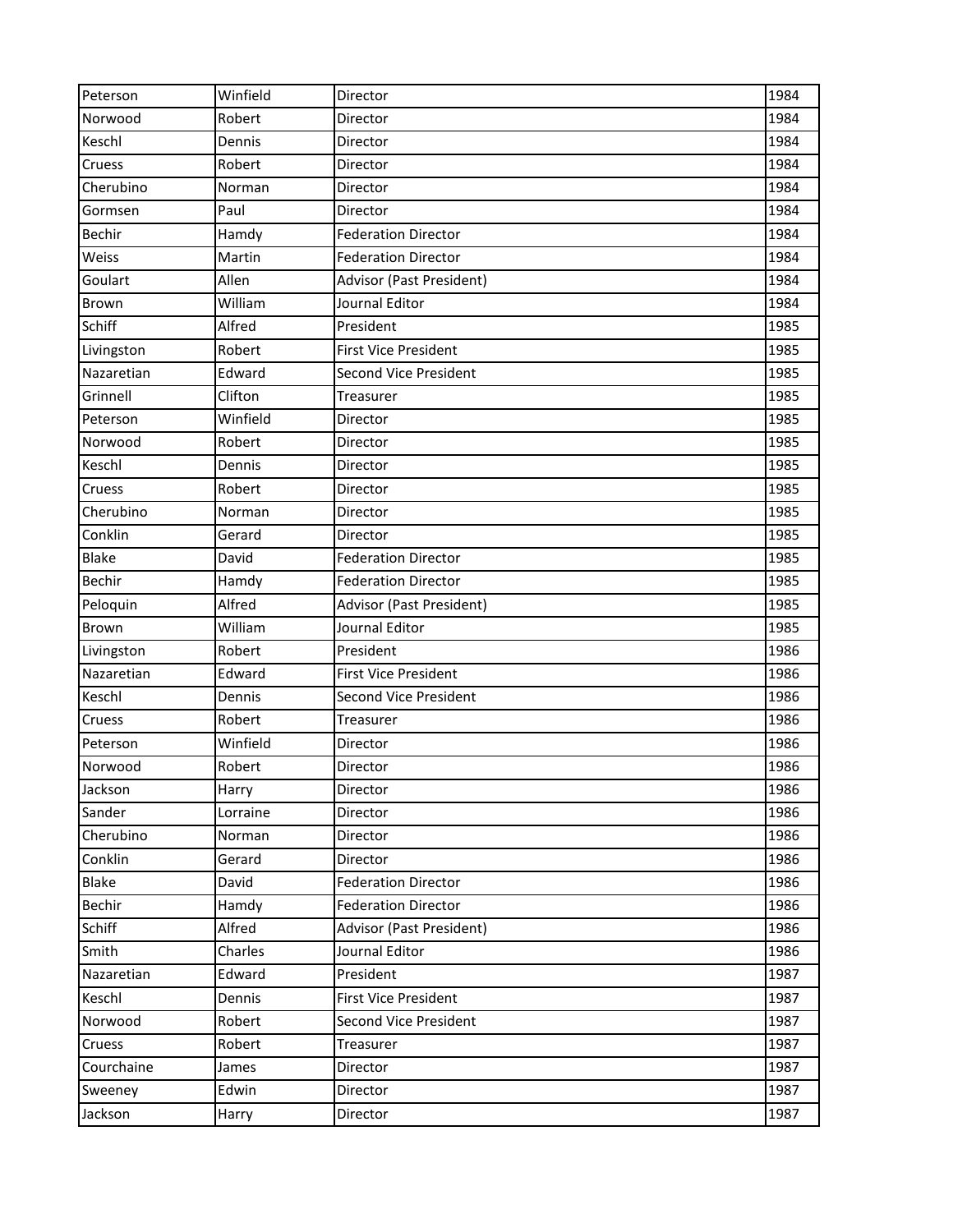| Sander       | Lorraine  | Director                     | 1987 |
|--------------|-----------|------------------------------|------|
| Cherubino    | Norman    | Director                     | 1987 |
| Conklin      | Gerard    | Director                     | 1987 |
| <b>Blake</b> | David     | <b>Federation Director</b>   | 1987 |
| Goulart      | Allen     | <b>Federation Director</b>   | 1987 |
| Goneconte    | Carmen    | <b>PWOD Representative</b>   | 1987 |
| Smith        | Charles   | Journal Editor               | 1987 |
| Keschl       | Dennis    | President                    | 1988 |
| Norwood      | Robert    | <b>First Vice President</b>  | 1988 |
| Cruess       | Robert    | <b>Second Vice President</b> | 1988 |
| Haas         | Glenn     | Treasurer                    | 1988 |
| Courchaine   | James     | Director                     | 1988 |
| Sweeney      | Edwin     | Director                     | 1988 |
| Jackson      | Harry     | Director                     | 1988 |
| Sander       | Lorraine  | Director                     | 1988 |
| Gaipo        | Robert    | Director                     | 1988 |
| Phillips     | Richard   | Director                     | 1988 |
| Peloquin     | Alfred    | <b>Federation Director</b>   | 1988 |
| Goulart      | Allen     | <b>Federation Director</b>   | 1988 |
| Goneconte    | Carmen    | <b>PWOD Representative</b>   | 1988 |
| Smith        | Charles   | Journal Editor               | 1988 |
| Norwood      | Robert    | President                    | 1989 |
| Cruess       | Robert    | <b>First Vice President</b>  | 1989 |
| Haas         | Glenn     | <b>Second Vice President</b> | 1989 |
| Lowery       | Catherine | Treasurer                    | 1989 |
| Courchaine   | James     | Director                     | 1989 |
| Sweeney      | Edwin     | Director                     | 1989 |
| Powell       | Charlene  | Director                     | 1989 |
| Thibault     | Nelson    | Director                     | 1989 |
| Gaipo        | Robert    | Director                     | 1989 |
| Phillips     | Richard   | Director                     | 1989 |
| Peloquin     | Alfred    | <b>Federation Director</b>   | 1989 |
| Goulart      | Allen     | <b>Federation Director</b>   | 1989 |
| Goneconte    | Carmen    | <b>PWOD Representative</b>   | 1989 |
| Smith        | Charles   | Journal Editor               | 1989 |
| Scott        | Karen     | Associate Journal Editor     | 1989 |
| Cruess       | Robert    | President                    | 1990 |
| Haas         | Glenn     | <b>First Vice President</b>  | 1990 |
| Corr         | Steven    | Second Vice President        | 1990 |
| Lowery       | Catherine | Treasurer                    | 1990 |
| Cutone       | Robert    | Director                     | 1990 |
| Bisi         | Michael   | Director                     | 1990 |
| Powell       | Charlene  | Director                     | 1990 |
| Thibault     | Nelson    | Director                     | 1990 |
| Gaipo        | Robert    | Director                     | 1990 |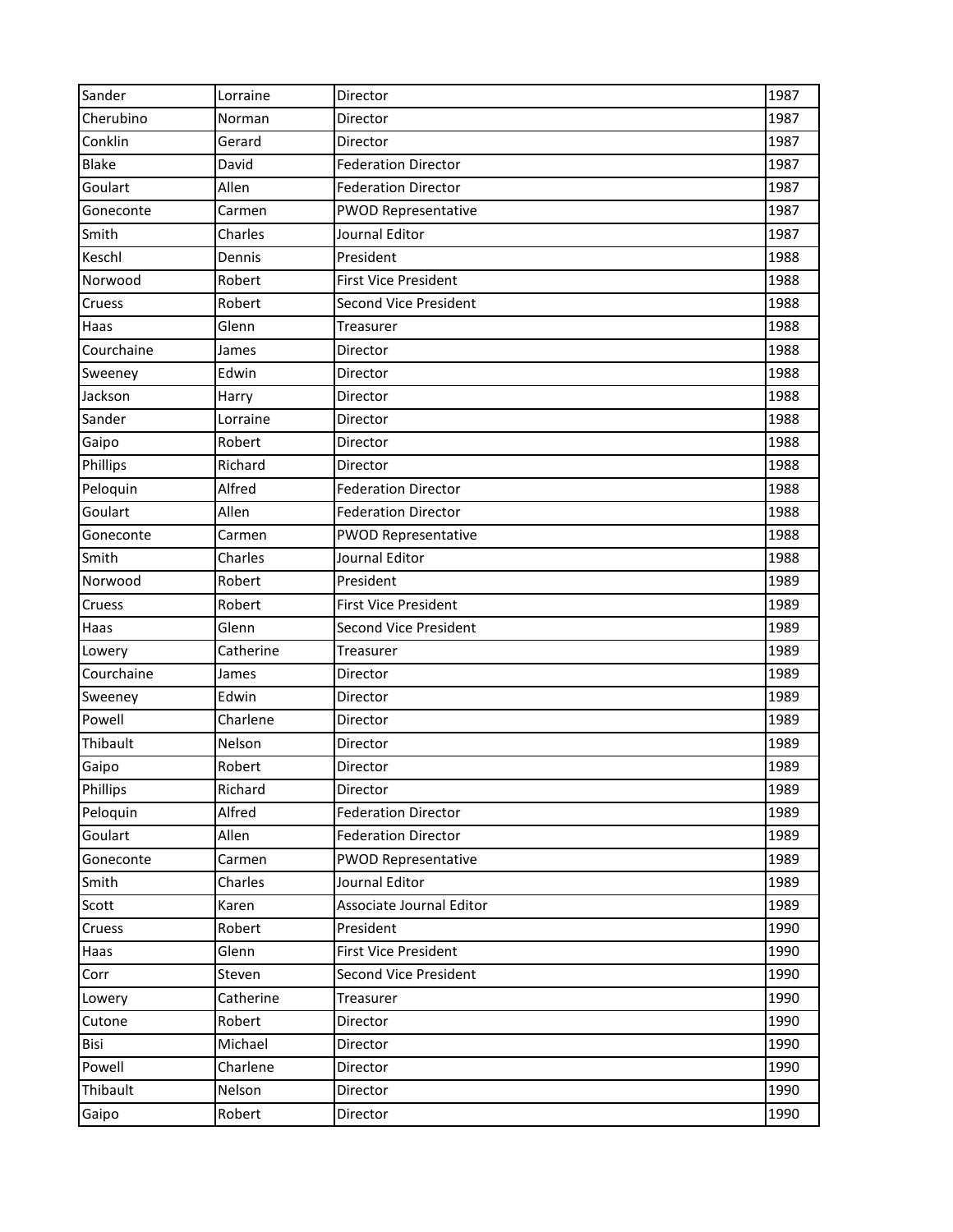| Simon       | Mark        | Director                     | 1990 |
|-------------|-------------|------------------------------|------|
| Livingston  | Robert      | <b>Federation Director</b>   | 1990 |
| Peloquin    | Alfred      | <b>Federation Director</b>   | 1990 |
| Pacillo     | Michael     | <b>PWOD Representative</b>   | 1990 |
| Smith       | Charles     | Journal Editor               | 1990 |
| Haas        | Glenn       | President                    | 1991 |
| Corr        | Steven      | <b>First Vice President</b>  | 1991 |
| Cherubino   | Norman      | Second Vice President        | 1991 |
| Lowery      | Catherine   | Treasurer                    | 1991 |
| Cutone      | Robert      | Director                     | 1991 |
| Bisi        | Michael     | Director                     | 1991 |
| Powell      | Charlene    | Director                     | 1991 |
| Thibault    | Nelson      | Director                     | 1991 |
| White       | Thomas      | Director                     | 1991 |
| Simon       | Mark        | Director                     | 1991 |
| Livingston  | Robert      | <b>Federation Director</b>   | 1991 |
| Nazaretian  | Edward      | <b>Federation Director</b>   | 1991 |
| Pacillo     | Michael     | <b>PWOD Representative</b>   | 1991 |
| Smith       | Charles     | Journal Editor               | 1991 |
| Corr        | Steven      | President                    | 1992 |
| Cherubino   | Norman      | <b>First Vice President</b>  | 1992 |
| Carroll     | Linda       | <b>Second Vice President</b> | 1992 |
| Dunn, Jr.   | Robert      | Treasurer                    | 1992 |
| Cutone      | Robert      | Director                     | 1992 |
| Bisi        | Michael     | Director                     | 1992 |
| <b>Bush</b> | John        | Director                     | 1992 |
| Miller      | Douglas Lee | Director                     | 1992 |
| White       | Thomas      | Director                     | 1992 |
| Simon       | Mark        | Director                     | 1992 |
| Livingston  | Robert      | <b>Federation Director</b>   | 1992 |
| Nazaretian  | Edward      | <b>Federation Director</b>   | 1992 |
| Pacillo     | Michael     | <b>PWOD Representative</b>   | 1992 |
| Smith       | Charles     | Journal Editor               | 1992 |
| Cherubino   | Norman      | President                    | 1993 |
| Carroll     | Linda       | <b>First Vice President</b>  | 1993 |
| Adams       | Russell     | <b>Second Vice President</b> | 1993 |
| Dunn, Jr.   | Robert      | Treasurer                    | 1993 |
| Murphy      | James       | Director                     | 1993 |
| Almquist    | Carl        | Director                     | 1993 |
| <b>Bush</b> | John        | Director                     | 1993 |
| Miller      | Douglas Lee | Director                     | 1993 |
| White       | Thomas      | Director                     | 1993 |
| Simon       | Mark        | Director                     | 1993 |
| Norwood     | Robert      | <b>Federation Director</b>   | 1993 |
| Nazaretian  | Edward      | <b>Federation Director</b>   | 1993 |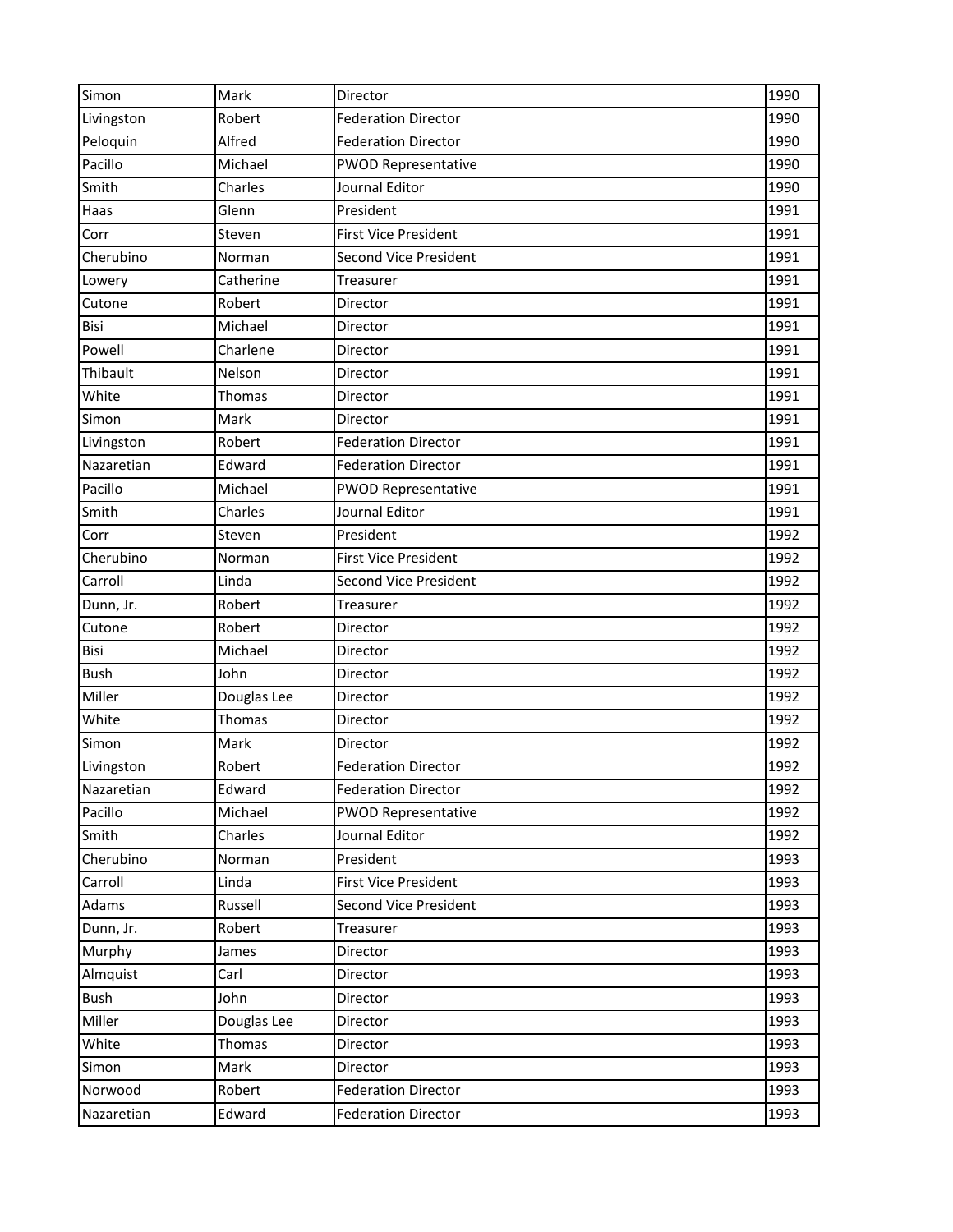| Sander      | Lorraine    | <b>PWOD Representative</b>         | 1993 |
|-------------|-------------|------------------------------------|------|
| Smith       | Charles     | Journal Editor                     | 1993 |
| Carroll     | Linda       | President                          | 1994 |
| Adams       | Russell     | President-Elect                    | 1984 |
| Powell      | Charlene    | Vice President                     | 1994 |
| Dunn, Jr.   | Robert      | Treasurer                          | 1994 |
| Murphy      | James       | Director                           | 1994 |
| Almquist    | Carl        | Director                           | 1994 |
| <b>Bush</b> | John        | Director                           | 1994 |
| Miller      | Douglas Lee | Director                           | 1994 |
| Pacillo     | Michael     | Director                           | 1994 |
| True        | Norton      | Director                           | 1994 |
| Norwood     | Robert      | <b>Federation Director</b>         | 1994 |
| Cruess      | Robert      | <b>Federation Director</b>         | 1994 |
| Sander      | Lorraine    | <b>PWOD Representative</b>         | 1994 |
| Smith       | Charles     | Journal Editor                     | 1994 |
| Cutone      | Robert      | <b>Meeting Management Director</b> | 1994 |
| Adams       | Russell     | President                          | 1995 |
| Powell      | Charlene    | President-Elect                    | 1995 |
| <b>Bush</b> | John        | Vice President                     | 1995 |
| Gaipo       | Robert      | Treasurer                          | 1995 |
| Murphy      | James       | <b>MA State Director</b>           | 1996 |
| Almquist    | Carl        | <b>CT State Director</b>           | 1995 |
| Pacillo     | Michael     | <b>RI State Director</b>           | 1995 |
| True        | Norton      | VT State Director                  | 1995 |
| Lorello     | Mark        | <b>ME State Director</b>           | 1995 |
| Laney       | George      | <b>NH State Director</b>           | 1995 |
| Norwood     | Robert      | <b>Federation Director</b>         | 1995 |
| Cruess      | Robert      | <b>Federation Director</b>         | 1995 |
| Sander      | Lorraine    | <b>Federation Director</b>         | 1995 |
| Miller      | Douglas Lee | <b>PWOD Representative</b>         | 1995 |
| Goneconte   | Carmen      | Journal Editor                     | 1995 |
| Cutone      | Robert      | <b>Meeting Management Director</b> | 1995 |
| Carroll     | Linda       | Past President                     | 1995 |
| Powell      | Charlene    | President                          | 1996 |
| Bush        | John        | President-Elect                    | 1996 |
| Dunn, Jr.   | Robert      | Vice President                     | 1996 |
| Gaipo       | Robert      | Treasurer                          | 1996 |
| Pacillo     | Michael     | RI State Director                  | 1996 |
| True        | Norton      | <b>VT State Director</b>           | 1996 |
| Lorello     | Mark        | <b>ME State Director</b>           | 1996 |
| Laney       | George      | <b>NH State Director</b>           | 1996 |
| Tyler       | Charles     | <b>MA State Director</b>           | 1996 |
| LaBreque    | Glenn       | <b>CT State Director</b>           | 1996 |
| Cruess      | Robert      | <b>Federation Director</b>         | 1996 |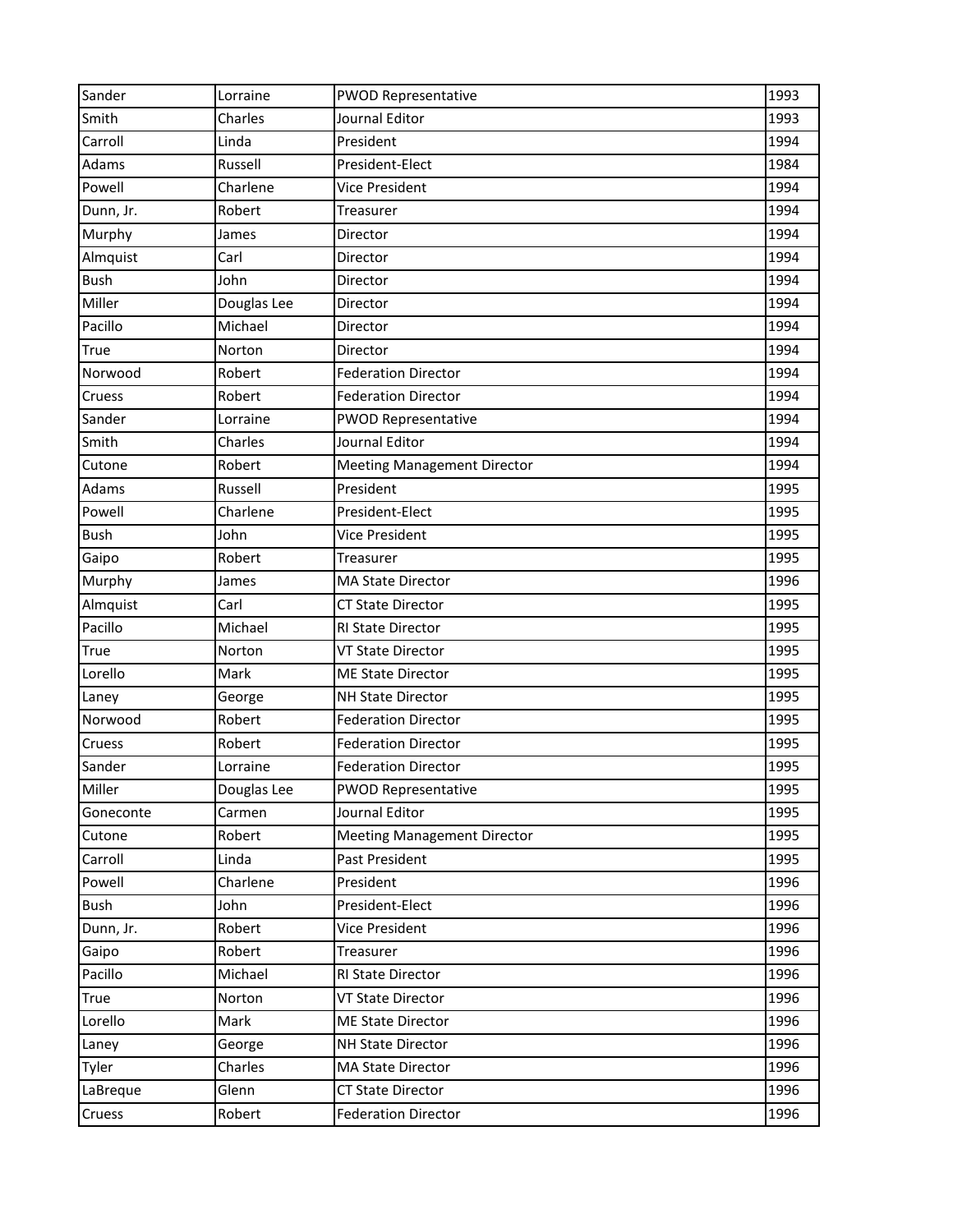| Sander       | Lorraine       | <b>Federation Director</b>         | 1996 |
|--------------|----------------|------------------------------------|------|
| Haas         | Glenn          | <b>Federation Director</b>         | 1996 |
| Miller       | Douglas Lee    | <b>PWOD Representative</b>         | 1996 |
| Goneconte    | Carmen         | <b>Publications Director</b>       | 1996 |
| Pappas       | James          | <b>Meeting Management Director</b> | 1996 |
| Adams        | Russell        | Past President                     | 1996 |
| <b>Bush</b>  | John           | President                          | 1997 |
| Dunn, Jr.    | Robert         | President-Elect                    | 1997 |
| White        | Thomas         | Vice President                     | 1997 |
| Gaipo        | Robert         | Treasurer                          | 1997 |
| Lorello      | Mark           | <b>ME State Director</b>           | 1997 |
| Laney        | George         | <b>NH State Director</b>           | 1997 |
| Tyler        | Charles        | <b>MA State Director</b>           | 1997 |
| LaBreque     | Glenn          | <b>CT State Director</b>           | 1997 |
| Goneconte    | Carmen         | RI State Director                  | 1997 |
| Jutras       | James          | <b>VT State Director</b>           | 1997 |
| Sander       | Lorraine       | <b>Federation Director</b>         | 1997 |
| Haas         | Glenn          | <b>Federation Director</b>         | 1997 |
| Corr         | Steven         | <b>Federation Director</b>         | 1997 |
| Miller       | Douglas Lee    | <b>PWOD Representative</b>         | 1997 |
| Taylor       | Ruth           | Journal Editor                     | 1997 |
| Pappas       | James          | <b>Meeting Management Director</b> | 1997 |
| Powell       | Charlene       | Past President                     | 1997 |
| Dunn, Jr.    | Robert         | President                          | 1998 |
| White        | Thomas         | President-Elect                    | 1998 |
| Pappas       | James          | Vice President                     | 1998 |
| Quann        | Edward         | Treasurer                          | 1998 |
| Tyler        | Charles        | <b>MA State Director</b>           | 1998 |
| LaBreque     | Glenn          | <b>CT State Director</b>           | 1998 |
| Marcin       | John           | <b>RI State Director</b>           | 1998 |
| Jutras       | James          | VT State Director                  | 1998 |
| Rand         | Phyllis Arnold | <b>ME State Director</b>           | 1998 |
| Abbey        | Victoria       | <b>NH State Director</b>           | 1998 |
| Haas         | Glenn          | <b>Federation Director</b>         | 1998 |
| Corr         | Steven         | <b>Federation Director</b>         | 1998 |
| Cherubino    | Norman         | <b>Federation Director</b>         | 1998 |
| Carroll      | Linda          | <b>Federation Director</b>         | 1998 |
| Laney        | George         | <b>PWOD Representative</b>         | 1998 |
| Taylor       | Ruth           | <b>Publications Director</b>       | 1998 |
| <b>Breen</b> | Cheryl         | <b>Meeting Management Director</b> | 1998 |
| Bush         | John           | Past President                     | 1998 |
| White        | Thomas         | President                          | 1999 |
| Pappas       | James          | President-Elect                    | 1999 |
| Tyler        | Charles        | Vice President                     | 1999 |
| Quann        | Edward         | Treasurer                          | 1999 |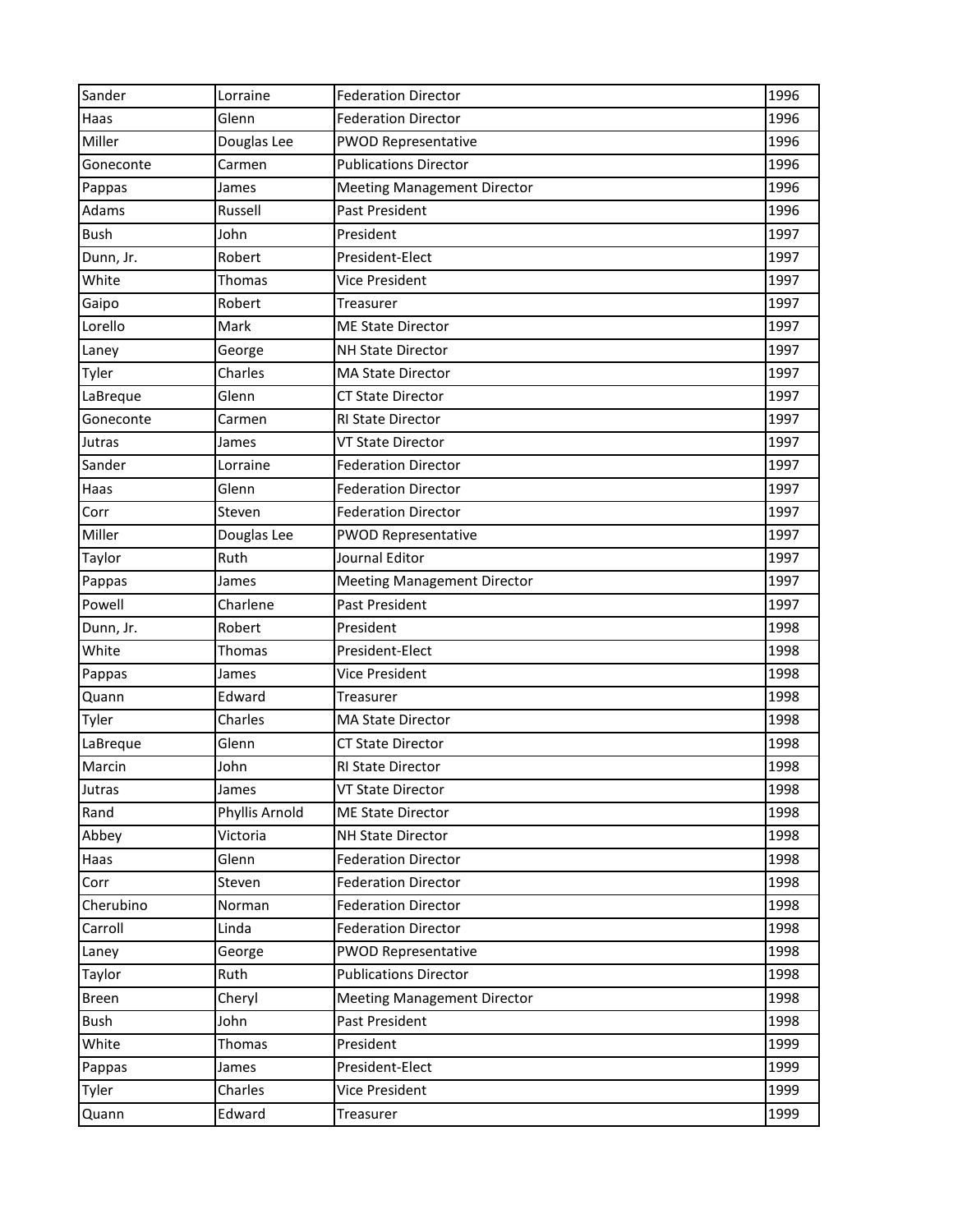| Marcin          | John           | RI State Director                  | 1999 |
|-----------------|----------------|------------------------------------|------|
| Jutras          | James          | <b>VT State Director</b>           | 1999 |
| Rand            | Phyllis Arnold | <b>ME State Director</b>           | 1999 |
| Abbey           | Victoria       | <b>NH State Director</b>           | 1999 |
| <b>Bevins</b>   | Arnold         | <b>CT State Director</b>           | 1999 |
| Knight          | J. Lawrence    | MA State Director                  | 1999 |
| Corr            | Steven         | <b>Federation Director</b>         | 1999 |
| Cherubino       | Norman         | <b>Federation Director</b>         | 1999 |
| Sander          | Lorraine       | <b>Federation Director</b>         | 1999 |
| Carroll         | Linda          | <b>Federation Director</b>         | 1999 |
| Adams           | Russell        | <b>Federation Director</b>         | 1999 |
| Laney           | George         | PWO Representative                 | 1999 |
| Zona            | Meredith       | <b>Publications Director</b>       | 1999 |
| <b>Breen</b>    | Cheryl         | <b>Meeting Management Director</b> | 1999 |
| Dunn, Jr.       | Robert         | Past President                     | 1999 |
| Pappas          | James          | President                          | 2000 |
| Tyler           | Charles        | President-Elect                    | 2000 |
| Laney           | George         | Vice President                     | 2000 |
| Quann           | Edward         | Treasurer                          | 2000 |
| Mansfield       | Margaret       | Secretary                          | 2000 |
| Rand            | Phyllis Arnold | <b>ME State Director</b>           | 2000 |
| Abbey           | Victoria       | <b>NH State Director</b>           | 2000 |
| <b>Bevins</b>   | Arnold         | <b>CT State Director</b>           | 2000 |
| Knight          | J. Lawrence    | <b>MA State Director</b>           | 2000 |
| Pacillo         | Michael        | RI State Director                  | 2000 |
| Forbes          | Eugene         | <b>VT State Director</b>           | 2000 |
| Cherubino       | Norman         | <b>Federation Director</b>         | 2000 |
| Sander          | Lorraine       | <b>Federation Director</b>         | 2000 |
| Carroll         | Linda          | <b>Federation Director</b>         | 2000 |
| Adams           | Russell        | <b>Federation Director</b>         | 2000 |
| McAuley-Lesieur | Nancy          | PWO Representative                 | 2000 |
| Zona            | Meredith       | <b>Publications Director</b>       | 2000 |
| Hornbrook       | Michael        | <b>Meeting Management Director</b> | 2000 |
| White           | Thomas         | Past President                     | 2000 |
| Tyler           | Charles        | President                          | 2001 |
| Laney           | George         | President-Elect                    | 2001 |
| True            | Norton         | Vice President                     | 2001 |
| <b>Button</b>   | Robert         | Treasurer                          | 2001 |
| Mansfield       | Margaret       | Secretary                          | 2001 |
| <b>Bevins</b>   | Arnold         | CT State Director                  | 2001 |
| Knight          | J. Lawrence    | <b>MA State Director</b>           | 2001 |
| Pacillo         | Michael        | RI State Director                  | 2001 |
| Forbes          | Eugene         | VT State Director                  | 2001 |
| Rushbrook       | Edward         | <b>NH State Director</b>           | 2001 |
| Cataldo         | Greg           | <b>ME State Director</b>           | 2001 |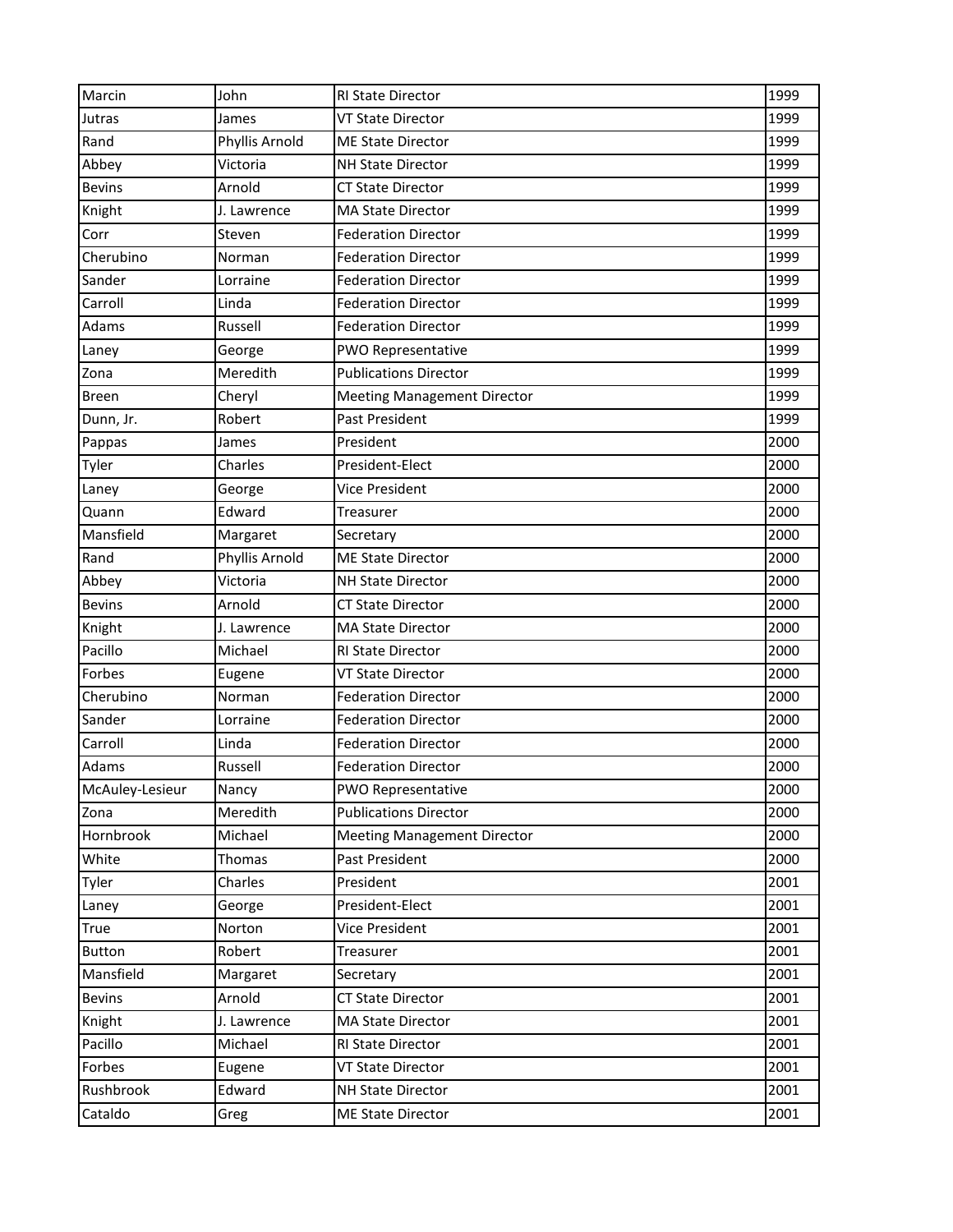| Sander          | Lorraine    | <b>Federation Director</b>         | 2001 |
|-----------------|-------------|------------------------------------|------|
| Adams           | Russell     | <b>Federation Director</b>         | 2001 |
| Miller          | Douglas Lee | <b>Federation Director</b>         | 2001 |
| McAuley-Lesieur | Nancy       | PWO Representative                 | 2001 |
| Zona            | Meredith    | <b>Publications Director</b>       | 2001 |
| <b>Barnes</b>   | David       | <b>Meeting Management Director</b> | 2001 |
| Pappas          | James       | Past President                     | 2001 |
| Laney           | George      | President                          | 2002 |
| <b>True</b>     | Norton      | President-Elect                    | 2002 |
| Courchaine      | James       | Vice President                     | 2002 |
| <b>Button</b>   | Robert      | Treasurer                          | 2002 |
| Mansfield       | Margaret    | Secretary                          | 2002 |
| Pacillo         | Michael     | RI State Director                  | 2002 |
| Forbes          | Eugene      | <b>VT State Director</b>           | 2002 |
| Rushbrook       | Edward      | <b>NH State Director</b>           | 2002 |
| Cataldo         | Greg        | <b>ME State Director</b>           | 2002 |
| Bisi            | Michael     | <b>CT State Director</b>           | 2002 |
| Albro           | Henry       | <b>MA State Director</b>           | 2002 |
| Adams           | Russell     | <b>Federation Director</b>         | 2002 |
| Miller          | Douglas Lee | <b>Federation Director</b>         | 2002 |
| Del Greco       | Victoria    | <b>Federation Director</b>         | 2002 |
| McAuley-Lesieur | Nancy       | PWO Representative                 | 2002 |
| Coughlin        | Daniel      | <b>Publications Director</b>       | 2002 |
| <b>Barnes</b>   | David       | <b>Meeting Management Director</b> | 2002 |
| Tyler           | Charles     | Past President                     | 2002 |
| True            | Norton      | President                          | 2003 |
| Courchaine      | James       | President-Elect                    | 2003 |
| Miller          | Douglas Lee | Vice President                     | 2003 |
| <b>Button</b>   | Robert      | Treasurer                          | 2003 |
| Mansfield       | Margaret    | Secretary                          | 2003 |
| Rushbrook       | Edward      | <b>NH State Director</b>           | 2003 |
| Cataldo         | Greg        | <b>ME State Director</b>           | 2003 |
| Bisi            | Michael     | <b>CT State Director</b>           | 2003 |
| Albro           | Henry       | MA State Director                  | 2003 |
| Bishop          | Bernard     | RI State Director                  | 2003 |
| Fish            | Andrew      | <b>VT State Director</b>           | 2003 |
| Adams           | Russell     | <b>Federation Director</b>         | 2003 |
| Del Greco       | Victoria    | <b>Federation Director</b>         | 2003 |
| Dunn, Jr.       | Robert      | <b>Federation Director</b>         | 2003 |
| White           | Thomas      | <b>Federation Director</b>         | 2003 |
| <b>Bevins</b>   | Arnold      | PWO Representative                 | 2003 |
| Coughlin        | Daniel      | <b>Publications Director</b>       | 2003 |
| <b>Barnes</b>   | David       | <b>Meeting Management Director</b> | 2003 |
| Laney           | George      | Past President                     | 2003 |
| Courchaine      | James       | President                          | 2004 |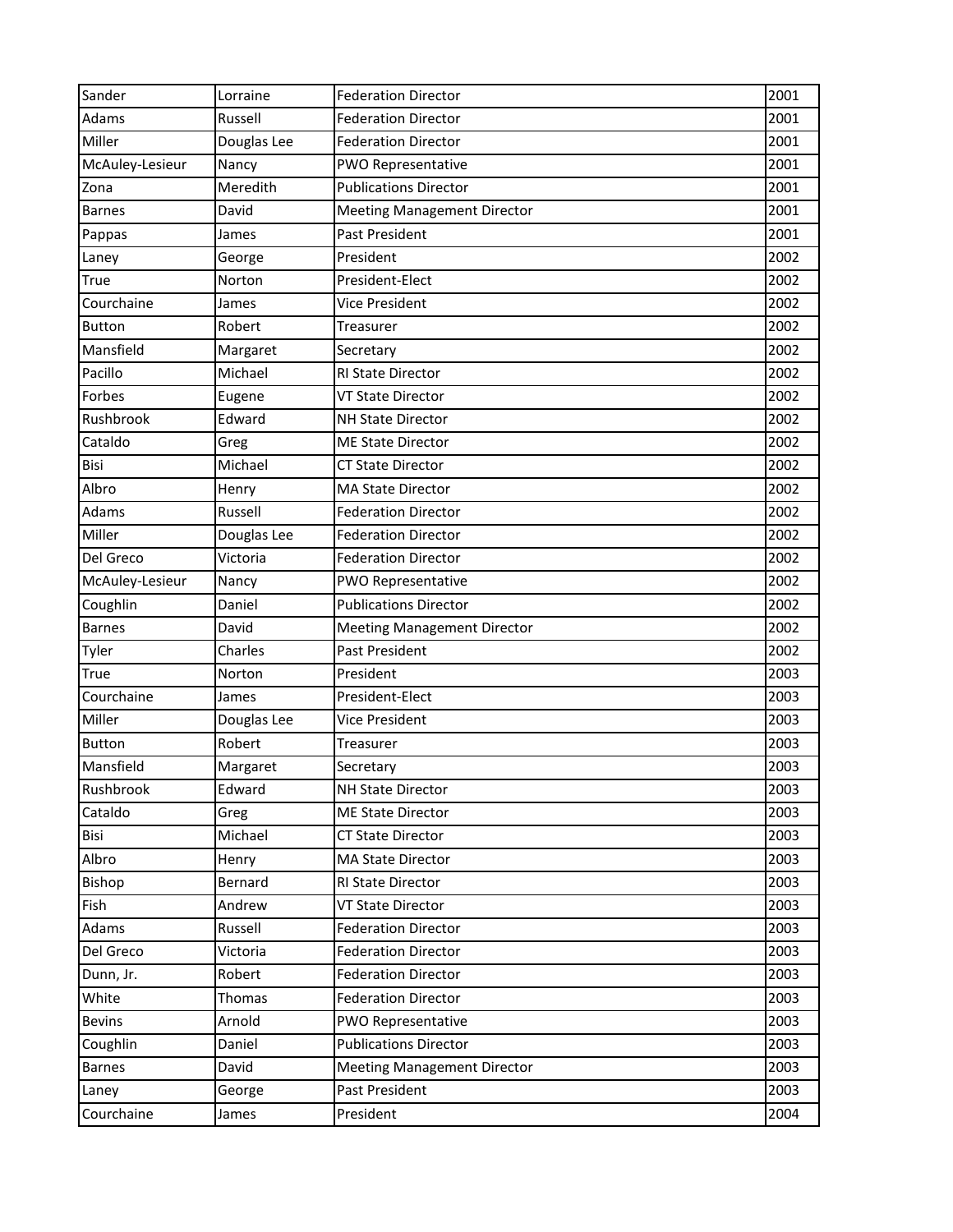| Miller        | Douglas Lee    | President-Elect                    | 2004 |
|---------------|----------------|------------------------------------|------|
| Rand          | Phyllis Arnold | Vice President                     | 2004 |
| Mansfield     | Margaret       | Treasurer                          | 2004 |
| Hall          | Kristen        | Secretary                          | 2004 |
| Bisi          | Michael        | <b>CT State Director</b>           | 2004 |
| Albro         | Henry          | <b>MA State Director</b>           | 2004 |
| Bishop        | Bernard        | RI State Director                  | 2004 |
| Fish          | Andrew         | <b>VT State Director</b>           | 2004 |
| Seymour       | Richard        | <b>NH State Director</b>           | 2004 |
| Carter        | Howard         | <b>ME State Director</b>           | 2004 |
| Del Greco     | Victoria       | <b>Federation Director</b>         | 2004 |
| Dunn, Jr.     | Robert         | <b>Federation Director</b>         | 2004 |
| White         | Thomas         | <b>Federation Director</b>         | 2004 |
| Pappas        | James          | <b>Federation Director</b>         | 2004 |
| <b>Bevins</b> | Arnold         | PWO Representative                 | 2004 |
| Bisson        | Daniel         | <b>Publications Director</b>       | 2004 |
| <b>Button</b> | Robert         | <b>Meeting Management Director</b> | 2004 |
| True          | Norton         | Past President                     | 2004 |
| Miller        | Douglas Lee    | President                          | 2005 |
| Rand          | Phyllis Arnold | President-Elect                    | 2005 |
| <b>Bevins</b> | Arnold         | <b>Vice President</b>              | 2005 |
| Mansfield     | Margaret       | Treasurer                          | 2005 |
| <b>Bisson</b> | Daniel         | <b>Publications Director</b>       | 2005 |
| Courchaine    | James          | Past President                     | 2005 |
| Dunn, Jr.     | Robert         | <b>Federation Director</b>         | 2005 |
| White         | Thomas         | <b>Federation Director</b>         | 2005 |
| Pappas        | James          | <b>Federation Director</b>         | 2005 |
| Freedman      | Steven         | <b>Federation Director</b>         | 2005 |
| Bisi          | Michael        | PWO Representative                 | 2005 |
| <b>Button</b> | Robert         | <b>Meeting Management Director</b> | 2005 |
| Curtis        | Michael        | <b>CT State Director</b>           | 2005 |
| Carter        | Howard         | <b>ME State Director</b>           | 2005 |
| <b>Burke</b>  | Michael        | <b>MA State Director</b>           | 2005 |
| Goyette       | Sarah          | <b>NH State Director</b>           | 2005 |
| Bishop        | Bernard        | <b>RI State Director</b>           | 2005 |
| Fish          | Andrew         | <b>VT State Director</b>           | 2005 |
| Gallinaro     | Nancy          | Secretary                          | 2005 |
| Rand          | Phyllis Arnold | President                          | 2006 |
| <b>Bevins</b> | Arnold         | President-Elect                    | 2006 |
| Cutone        | Robert         | Vice President                     | 2006 |
| Mansfield     | Margaret       | Treasurer                          | 2006 |
| Bisson        | Daniel         | <b>Publications Director</b>       | 2006 |
| Miller        | Douglas Lee    | Past President                     | 2006 |
| White         | Thomas         | <b>Federation Director</b>         | 2006 |
| Pappas        | James          | <b>Federation Director</b>         | 2006 |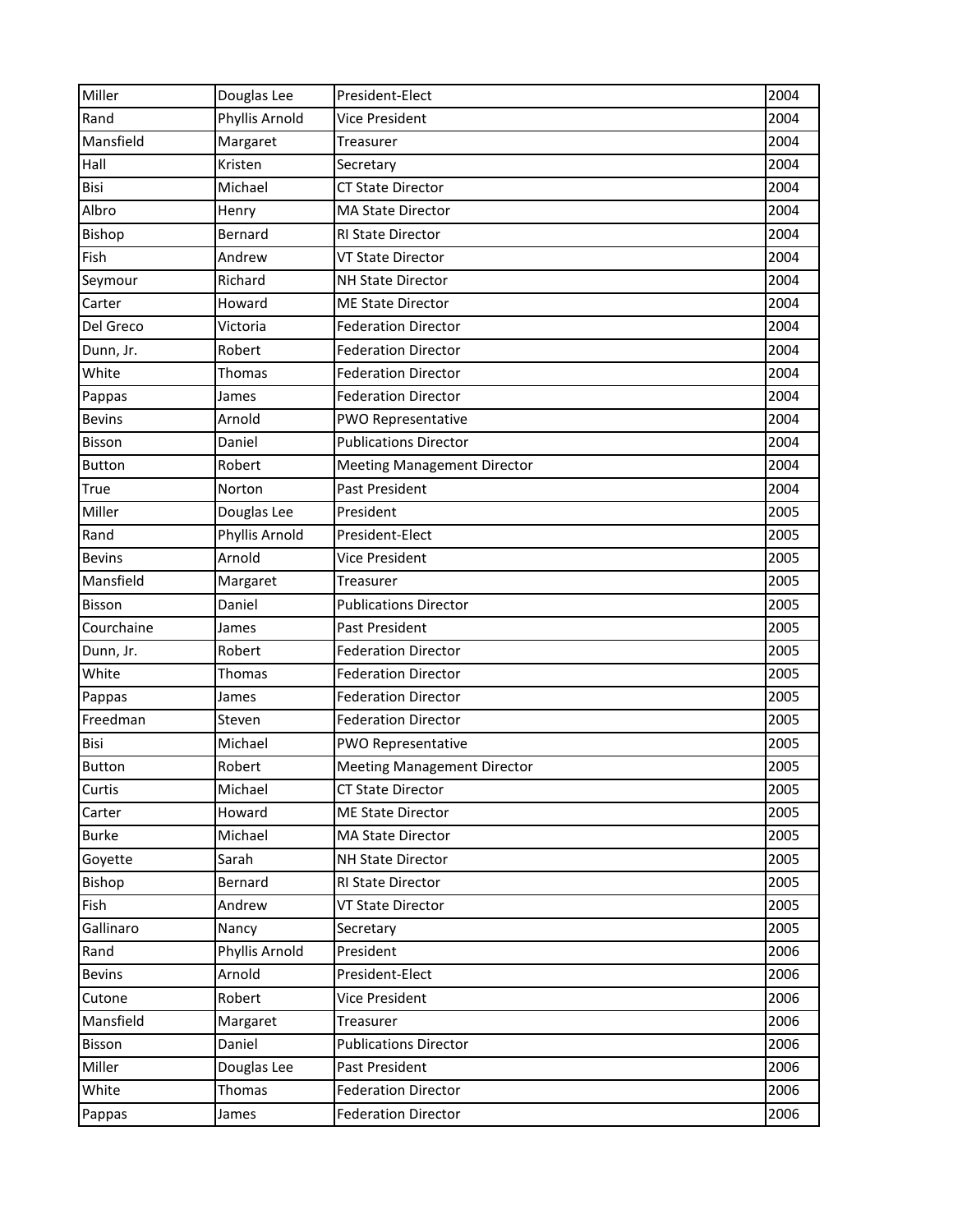| Freedman      | Steven         | <b>Federation Director</b>         | 2006 |
|---------------|----------------|------------------------------------|------|
| Tyler         | Charles        | <b>Federation Director</b>         | 2006 |
| Bisi          | Michael        | PWO Representative                 | 2006 |
| <b>Button</b> | Robert         | <b>Meeting Management Director</b> | 2006 |
| Curtis        | Michael        | <b>CT State Director</b>           | 2006 |
| Carter        | Howard         | <b>ME State Director</b>           | 2006 |
| <b>Burke</b>  | Michael        | <b>MA State Director</b>           | 2006 |
| Goyette       | Sarah          | <b>NH State Director</b>           | 2006 |
| Desrosiers    | Paul           | RI State Director                  | 2006 |
| Dow           | George         | <b>VT State Director</b>           | 2006 |
| Gallinaro     | Nancy          | Secretary                          | 2006 |
| <b>Bevins</b> | Arnold         | President                          | 2007 |
| Cutone        | Robert         | President-Elect                    | 2007 |
| Mosley        | Erin           | Vice President                     | 2007 |
| Mello         | Katherine      | Treasurer                          | 2007 |
| Landon        | Susan          | <b>Publications Director</b>       | 2007 |
| Rand          | Phyllis Arnold | Past President                     | 2007 |
| Pappas        | James          | <b>WEF Delegate</b>                | 2007 |
| Freedman      | Steven         | <b>WEF Delegate</b>                | 2007 |
| Tyler         | Charles        | <b>WEF Delegate</b>                | 2007 |
| <b>Button</b> | Robert         | <b>WEF Delegate</b>                | 2007 |
| Bisi          | Michael        | PWO Representative                 | 2007 |
| Bisson        | Daniel         | <b>Meeting Management Director</b> | 2007 |
| Curtis        | Michael        | <b>CT State Director</b>           | 2007 |
| Moore         | <b>Bradley</b> | <b>ME State Director</b>           | 2007 |
| <b>Burke</b>  | Michael        | <b>MA State Director</b>           | 2007 |
| <b>Neill</b>  | George         | <b>NH State Director</b>           | 2007 |
| Desrosiers    | Paul           | <b>RI State Director</b>           | 2007 |
| Dow           | George         | <b>VT State Director</b>           | 2007 |
| Gallinaro     | Nancy          | Secretary                          | 2007 |
| Cutone        | Robert         | President                          | 2008 |
| Mosley        | Erin           | President-Elect                    | 2008 |
| Carter        | Howard         | Vice President                     | 2008 |
| Mello         | Katherine      | Treasurer                          | 2008 |
| Landon        | Susan          | <b>Publications Director</b>       | 2008 |
| <b>Bevins</b> | Arnold         | Past President                     | 2008 |
| Freedman      | Steven         | <b>WEF Delegate</b>                | 2008 |
| Tyler         | Charles        | <b>WEF Delegate</b>                | 2008 |
| <b>Button</b> | Robert         | <b>WEF Delegate</b>                | 2008 |
| Osborne       | Sean           | <b>WEF Delegate</b>                | 2008 |
| Dombrowski    | Paul           | PWO Representative                 | 2008 |
| Bisson        | Daniel         | <b>Meeting Management Director</b> | 2008 |
| Grose         | Peter          | <b>CT State Director</b>           | 2008 |
| Witts         | Joseph         | <b>MA State Director</b>           | 2008 |
| Savage        | Edward         | VT State Director                  | 2008 |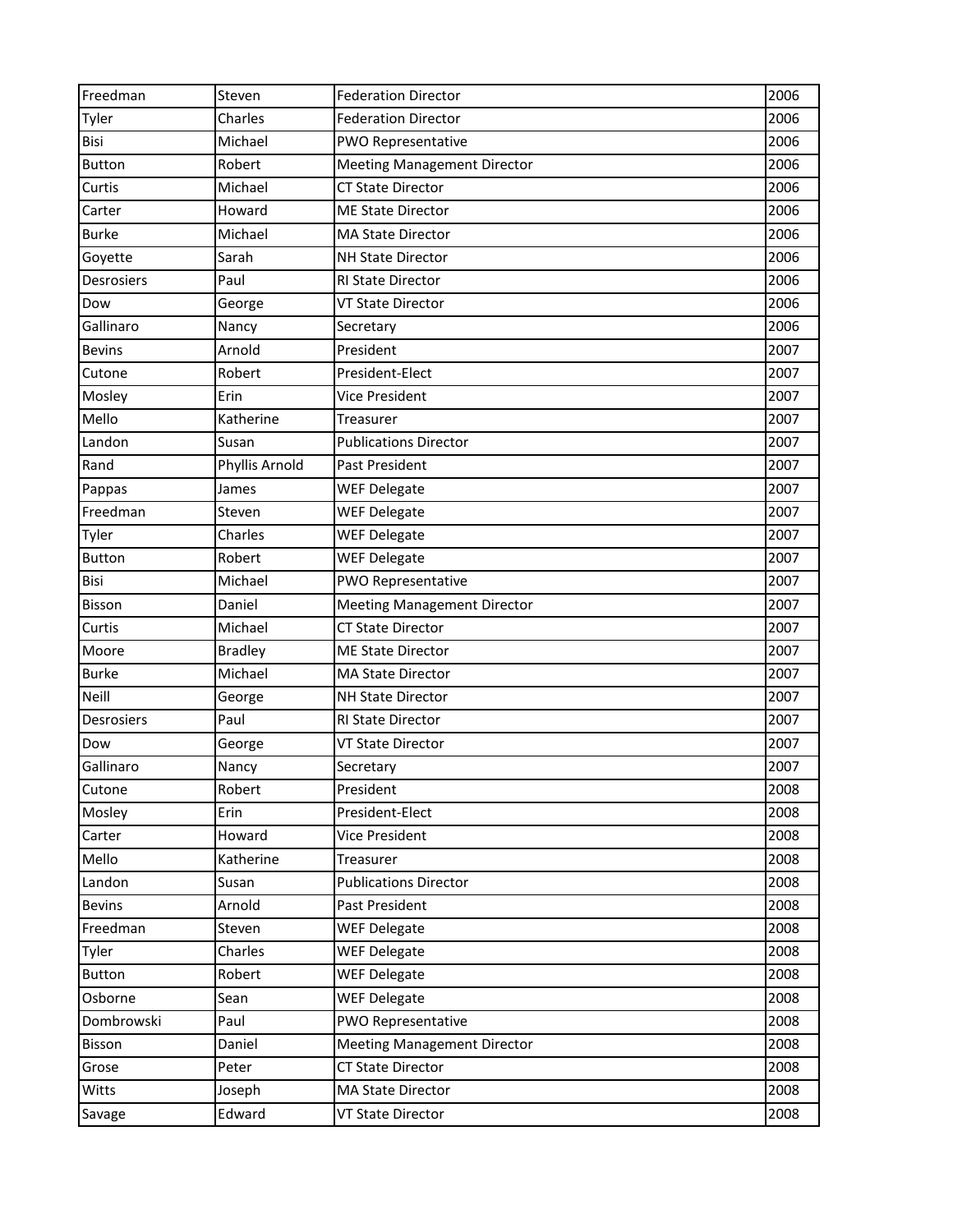| <b>Desrosiers</b> | Paul           | <b>RI State Director</b>           | 2008 |
|-------------------|----------------|------------------------------------|------|
| Moore             | <b>Bradley</b> | <b>ME State Director</b>           | 2008 |
| <b>Neill</b>      | George         | <b>NH State Director</b>           | 2008 |
| Mahoney           | Deborah        | Secretary                          | 2008 |
| Mosley            | Erin           | President                          | 2009 |
| Carter            | Howard         | President-Elect                    | 2009 |
| Janson            | Roger          | Vice President                     | 2009 |
| Mello             | Katherine      | Treasurer                          | 2009 |
| Landon            | Susan          | <b>Publications Director</b>       | 2009 |
| Cutone            | Robert         | Past President                     | 2009 |
| Tyler             | Charles        | <b>WEF Delegate</b>                | 2009 |
| <b>Button</b>     | Robert         | <b>WEF Delegate</b>                | 2009 |
| Osborne           | Sean           | <b>WEF Delegate</b>                | 2009 |
| Bonomo            | Michael        | <b>WEF Delegate</b>                | 2009 |
| <b>Bisson</b>     | Daniel         | <b>Meeting Management Director</b> | 2009 |
| Grose             | Peter          | <b>CT State Director</b>           | 2009 |
| Witts             | Joseph         | <b>MA State Director</b>           | 2009 |
| Moore             | <b>Bradley</b> | <b>ME State Director</b>           | 2009 |
| Neill             | George         | <b>NH State Director</b>           | 2009 |
| Fish              | Andrew         | <b>VT State Director</b>           | 2009 |
| Dombrowski        | Paul           | Director                           | 2009 |
| Occhipinti        | Frank          | Director                           | 2009 |
| Hendrickson       | Carl           | Director                           | 2009 |
| Mahoney           | Deborah        | Secretary                          | 2009 |
| Carter            | Howard         | President                          | 2010 |
| Janson            | Roger          | President-Elect                    | 2010 |
| <b>Bisson</b>     | Daniel         | <b>Vice President</b>              | 2010 |
| Matkivich         | Vivian         | Treasurer                          | 2010 |
| Reis              | Vonnie         | <b>Communications Director</b>     | 2010 |
| Mosley            | Erin           | <b>Past President</b>              | 2010 |
| <b>Button</b>     | Robert         | <b>WEF Delegate</b>                | 2010 |
| Osborne           | Sean           | <b>WEF Delegate</b>                | 2010 |
| Bonomo            | Michael        | <b>WEF Delegate</b>                | 2010 |
| Cataldo           | Gregory        | <b>WEF Delegate</b>                | 2010 |
| Haynes            | Scott          | <b>Meeting Management Director</b> | 2010 |
| Eldridge          | Peter          | RI State Director                  | 2010 |
| Fischer           | Robert         | VT State Director                  | 2010 |
| Grose             | Peter          | <b>CT State Director</b>           | 2010 |
| Grove             | Michael        | <b>ME State Director</b>           | 2010 |
| Vermette          | Raymond        | <b>NH State Director</b>           | 2010 |
| Witts             | Joseph         | <b>MA State Director</b>           | 2010 |
| Dombrowski        | Paul           | Director-At-Large                  | 2010 |
| Occhipinti        | Frank          | Director-At-Large                  | 2010 |
| Rushbrook         | Edward         | Director-At-Large                  | 2010 |
| Mahoney           | Deborah        | Secretary                          | 2010 |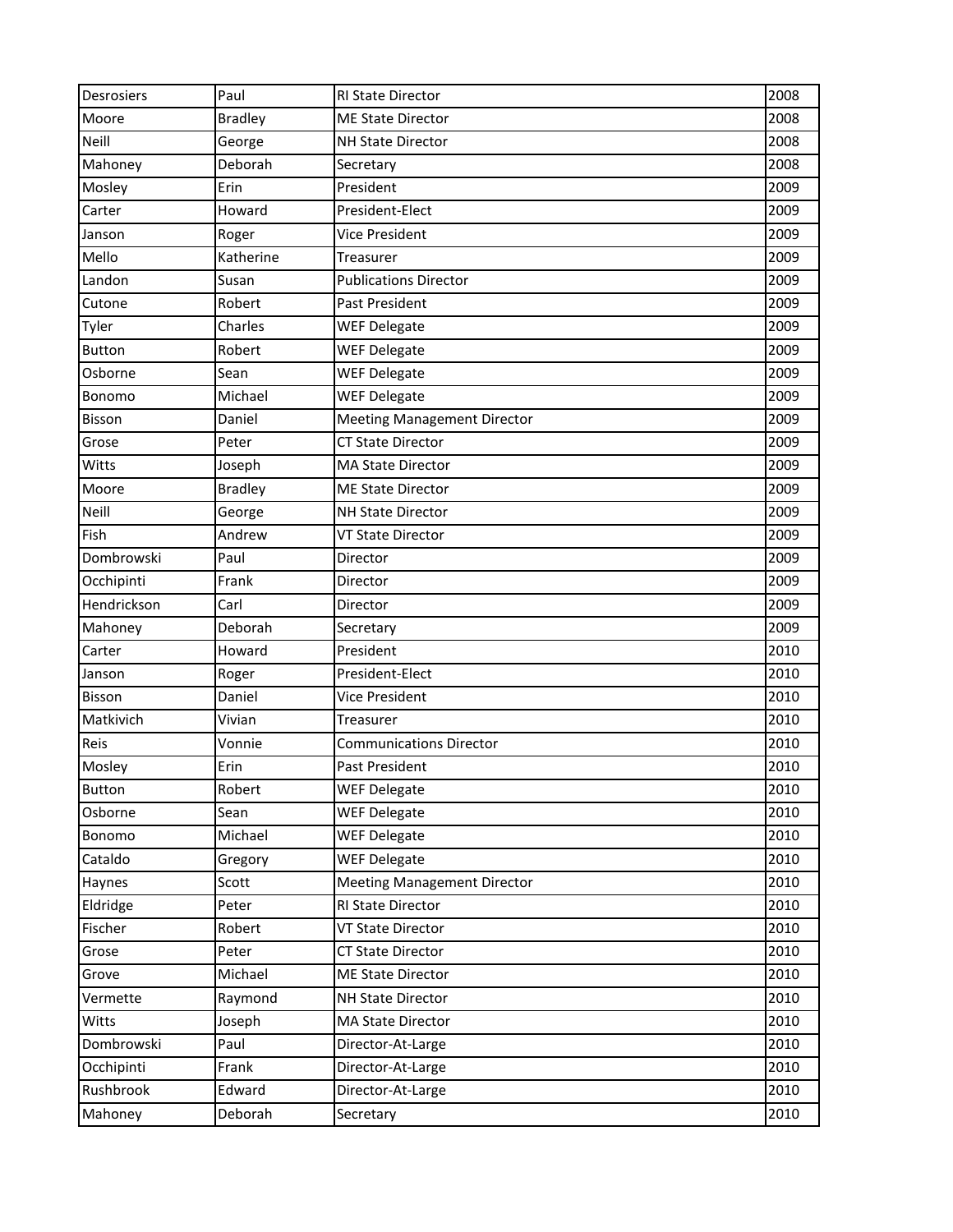| Janson        | Roger          | President                          | 2011 |
|---------------|----------------|------------------------------------|------|
| <b>Bisson</b> | Daniel         | President-Elect                    | 2011 |
| Bonomo        | Michael        | <b>Vice President</b>              | 2011 |
| Matkivich     | Vivian         | Treasurer                          | 2011 |
| Reis          | Vonnie         | <b>Communications Director</b>     | 2011 |
| Carter        | Howard         | Past President                     | 2011 |
| Osborne       | Sean           | <b>WEF Delegate</b>                | 2011 |
| Moore         | <b>Bradley</b> | <b>WEF Delegate</b>                | 2011 |
| Cataldo       | Gregory        | <b>WEF Delegate</b>                | 2011 |
| Lachmayr      | Jennifer       | <b>WEF Delegate</b>                | 2011 |
| Haynes        | Scott          | <b>Meeting Management Director</b> | 2011 |
| Applebee      | Charles        | <b>ME State Director</b>           | 2011 |
| Bishop        | Bernard        | RI State Director                  | 2011 |
| Cini          | Kevin          | <b>CT State Director</b>           | 2011 |
| Fischer       | Robert         | <b>VT State Director</b>           | 2011 |
| Vermette      | Raymond        | <b>NH State Director</b>           | 2011 |
| Willis        | Raymond        | <b>MA State Director</b>           | 2011 |
| Occhipinti    | Frank          | Director-At-Large                  | 2011 |
| Rushbrook     | Edward         | Director-At-Large                  | 2011 |
| Wilson        | Michael        | Director-At-Large                  | 2011 |
| Bisson        | Daniel         | President                          | 2012 |
| Bonomo        | Michael        | President-Elect                    | 2012 |
| Moore         | <b>Bradley</b> | <b>Vice President</b>              | 2012 |
| Matkivich     | Vivian         | Treasurer                          | 2012 |
| Janson        | Roger          | Past President                     | 2012 |
| Reis          | Vonnie         | <b>Communications Director</b>     | 2012 |
| Haynes        | Scott          | <b>Meeting Management Director</b> | 2012 |
| Moore         | <b>Bradley</b> | <b>WEF Delegate</b>                | 2012 |
| Cataldo       | Gregory        | <b>WEF Delegate</b>                | 2012 |
| Lachmayr      | Jennifer       | <b>WEF Delegate</b>                | 2012 |
| Cutone        | Robert         | <b>WEF Delegate</b>                | 2012 |
| Applebee      | Charles        | <b>ME State Director</b>           | 2012 |
| <b>Burke</b>  | Janine         | RI State Director                  | 2012 |
| Cini          | Kevin          | CT State Director                  | 2012 |
| Fischer       | Robert         | <b>VT State Director</b>           | 2012 |
| Vermette      | Raymond        | <b>NH State Director</b>           | 2012 |
| Willis        | Raymond        | <b>MA State Director</b>           | 2012 |
| Rushbrook     | Edward         | Director-At-Large                  | 2012 |
| Wilson        | Michael        | Director-At-Large                  | 2012 |
| Groves        | Thomas         | Director-At-Large                  | 2012 |
| Witts         | Joseph         | Secretary                          | 2012 |
| Bonomo        | Michael        | President                          | 2013 |
| Moore         | <b>Bradley</b> | President-Elect                    | 2013 |
| Formica       | Matthew        | Vice President                     | 2013 |
| Occhipinti    | Frank          | Treasurer                          | 2013 |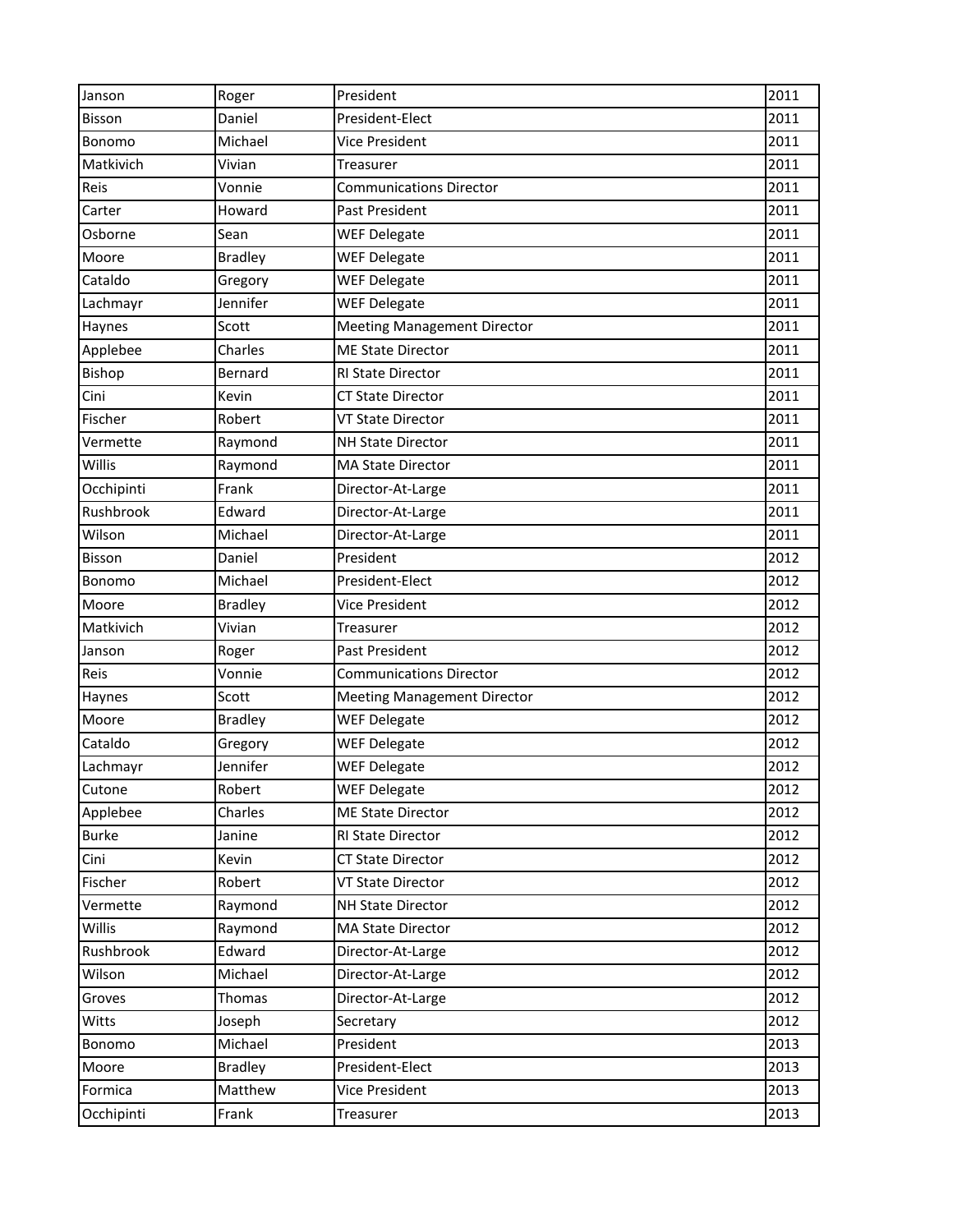| Bisson       | Daniel         | <b>Past President</b>                                         | 2013 |
|--------------|----------------|---------------------------------------------------------------|------|
| Barsanti     | James          | <b>Communications Director</b>                                | 2013 |
| Tabacsko     | Margaret       | <b>Meeting Management Director</b>                            | 2013 |
| Cataldo      | Gregory        | <b>WEF Delegate</b>                                           | 2013 |
| Lachmayr     | Jennifer       | <b>WEF Delegate</b>                                           | 2013 |
| Carter       | Howard         | <b>WEF Delegate</b>                                           | 2013 |
| Rand         | Phyllis Arnold | <b>WEF Delegate</b>                                           | 2013 |
| <b>Burke</b> | Janine         | <b>RI State Director</b>                                      | 2013 |
| Cini         | Kevin          | <b>CT State Director</b>                                      | 2013 |
| Fischer      | Robert         | <b>VT State Director</b>                                      | 2013 |
| Goodwin      | Peter          | <b>ME State Director</b>                                      | 2013 |
| McNeill      | Frederick      | <b>NH State Director</b>                                      | 2013 |
| Willis       | Raymond        | <b>MA State Director</b>                                      | 2013 |
| Wilson       | Michael        | Collection Systems/Water Resources Council Director           | 2013 |
| Groves       | Thomas         | <b>Outreach Council Director</b>                              | 2013 |
| Bloomfield   | Priscilla      | Treatment, System Operations, and Management Council Director | 2013 |
| Witts        | Joseph         | Secretary                                                     | 2013 |
| Moore        | <b>Bradley</b> | President                                                     | 2014 |
| Formica      | Matthew        | President-Elect                                               | 2014 |
| Willis       | Raymond        | Vice President                                                | 2014 |
| Occhipinti   | Frank          | Treasurer                                                     | 2014 |
| Bonomo       | Michael        | Past President                                                | 2014 |
| Barsanti     | James          | <b>Communications Director</b>                                | 2014 |
| Tabacsko     | Margaret       | <b>Meeting Management Director</b>                            | 2014 |
| Lachmayr     | Jennifer       | <b>WEF Delegate</b>                                           | 2014 |
| Carter       | Howard         | <b>WEF Delegate</b>                                           | 2014 |
| Wilson       | Michael        | <b>WEF Delegate</b>                                           | 2014 |
| Bisson       | Daniel         | <b>WEF Delegate</b>                                           | 2014 |
| <b>Burke</b> | Janine         | <b>RI State Director</b>                                      | 2014 |
| Fischer      | Robert         | <b>VT State Director</b>                                      | 2014 |
| Goodwin      | Peter          | <b>ME State Director</b>                                      | 2014 |
| McNeill      | Frederick      | <b>NH State Director</b>                                      | 2014 |
| Moreau       | Michael        | <b>MA State Director</b>                                      | 2014 |
| Sheehan      | Jay            | <b>CT State Director</b>                                      | 2014 |
| Groves       | Thomas         | <b>Outreach Council Director</b>                              | 2014 |
| Bloomfield   | Priscilla      | Treatment, System Operations, and Management Council Director | 2014 |
| Lloyd        | Virgil         | Collection Systems/Water Resources Council Director           | 2014 |
| Potamis      | Gerald         | Secretary                                                     | 2014 |
| Formica      | Matthew        | President                                                     | 2015 |
| Willis       | Raymond        | President-Elect                                               | 2015 |
| Barsanti     | James          | Vice President                                                | 2015 |
| Occhipinti   | Frank          | Treasurer                                                     | 2015 |
| Moore        | <b>Bradley</b> | Past President                                                | 2015 |
| Lachmayr     | Jennifer       | <b>Communications Director</b>                                | 2015 |
| Tabacsko     | Margaret       | <b>Meeting Management Director</b>                            | 2015 |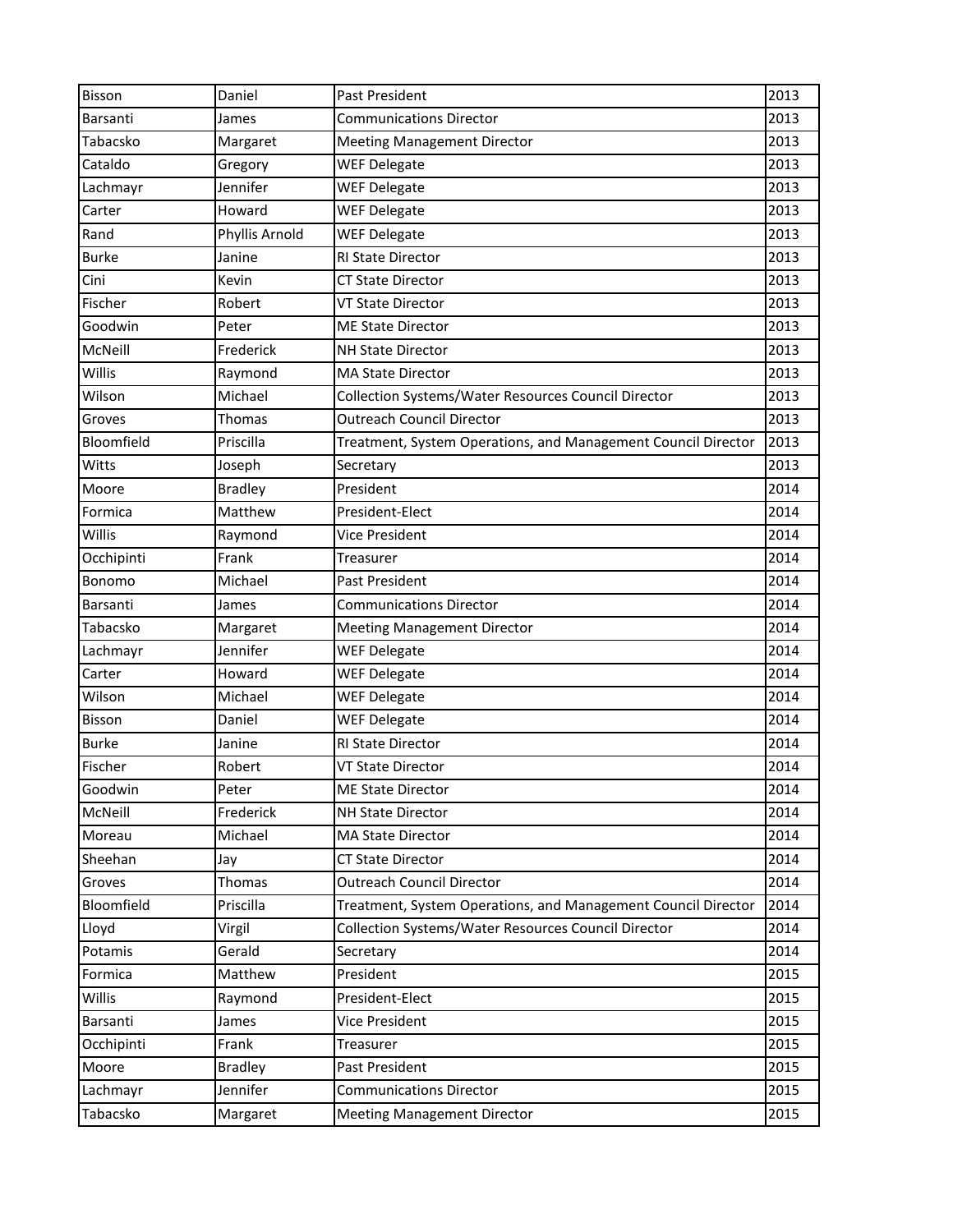| Carter               | Howard    | <b>WEF Delegate</b>                                           | 2015 |
|----------------------|-----------|---------------------------------------------------------------|------|
| Wilson               | Michael   | <b>WEF Delegate</b>                                           | 2015 |
| Bisson               | Daniel    | <b>WEF Delegate</b>                                           | 2015 |
| Sullivan             | Susan     | <b>WEF Delegate</b>                                           | 2015 |
| Sheehan              | Jay       | <b>CT State Director</b>                                      | 2015 |
| Goodwin              | Peter     | <b>ME State Director</b>                                      | 2015 |
| Moreau               | Michael   | <b>MA State Director</b>                                      | 2015 |
| McNeill              | Frederick | <b>NH State Director</b>                                      | 2015 |
| Spring               | Michael   | RI State Director                                             | 2015 |
| Lavallee             | Nathan    | <b>VT State Director</b>                                      | 2015 |
| Bloomfield           | Priscilla | Treatment, System Operations, and Management Council Director | 2015 |
| Lloyd                | Virgil    | Collection Systems/Water Resources Council Director           | 2015 |
| Kunay                | Jonathan  | <b>Outreach Council Director</b>                              | 2015 |
| Potamis              | Gerald    | Secretary                                                     | 2015 |
| Willis               | Raymond   | President                                                     | 2016 |
| Barsanti             | James     | President-Elect                                               | 2016 |
| <b>Burke-Wells</b>   | Janine    | <b>Vice President</b>                                         | 2016 |
| Bloomfield           | Priscilla | Treasurer                                                     | 2016 |
| Formica              | Matthew   | Past President                                                | 2016 |
| Lachmayr             | Jennifer  | <b>Communications Director</b>                                | 2016 |
| <b>Proakis Ellis</b> | Elena     | <b>Meeting Management Director</b>                            | 2016 |
| Wilson               | Michael   | <b>WEF Delegate</b>                                           | 2016 |
| Bisson               | Daniel    | <b>WEF Delegate</b>                                           | 2016 |
| Sullivan             | Susan     | <b>WEF Delegate</b>                                           | 2016 |
| McNeill              | Frederick | <b>WEF Delegate</b>                                           | 2016 |
| Sheehan              | Jay       | <b>CT State Director</b>                                      | 2016 |
| Richardson           | Clayton   | <b>ME State Director</b>                                      | 2016 |
| Moreau               | Michael   | <b>MA State Director</b>                                      | 2016 |
| Greig                | Sean      | <b>NH State Director</b>                                      | 2016 |
| Spring               | Michael   | <b>RI State Director</b>                                      | 2016 |
| Lavallee             | Nathan    | <b>VT State Director</b>                                      | 2016 |
| Lloyd                | Virgil    | Collection Systems/Water Resources Council Director           | 2016 |
| Kunay                | Jonathan  | <b>Outreach Council Director</b>                              | 2016 |
| Santoro              | Marylee   | Treatment, System Operations, and Management Council Director | 2016 |
| Potamis              | Gerald    | Secretary                                                     | 2016 |
| Barsanti             | James     | President                                                     | 2017 |
| <b>Burke-Wells</b>   | Janine    | President-Elect                                               | 2017 |
| Vermette             | Raymond   | Vice President                                                | 2017 |
| Bloomfield           | Priscilla | Treasurer                                                     | 2017 |
| Willis               | Raymond   | Past President                                                | 2017 |
| Lachmayr             | Jennifer  | <b>Communications Director</b>                                | 2017 |
| Proakis Ellis        | Elena     | <b>Meeting Management Director</b>                            | 2017 |
| Bisson               | Daniel    | <b>WEF Delegate</b>                                           | 2017 |
| Sullivan             | Susan     | <b>WEF Delegate</b>                                           | 2017 |
| McNeill              | Frederick | <b>WEF Delegate</b>                                           | 2017 |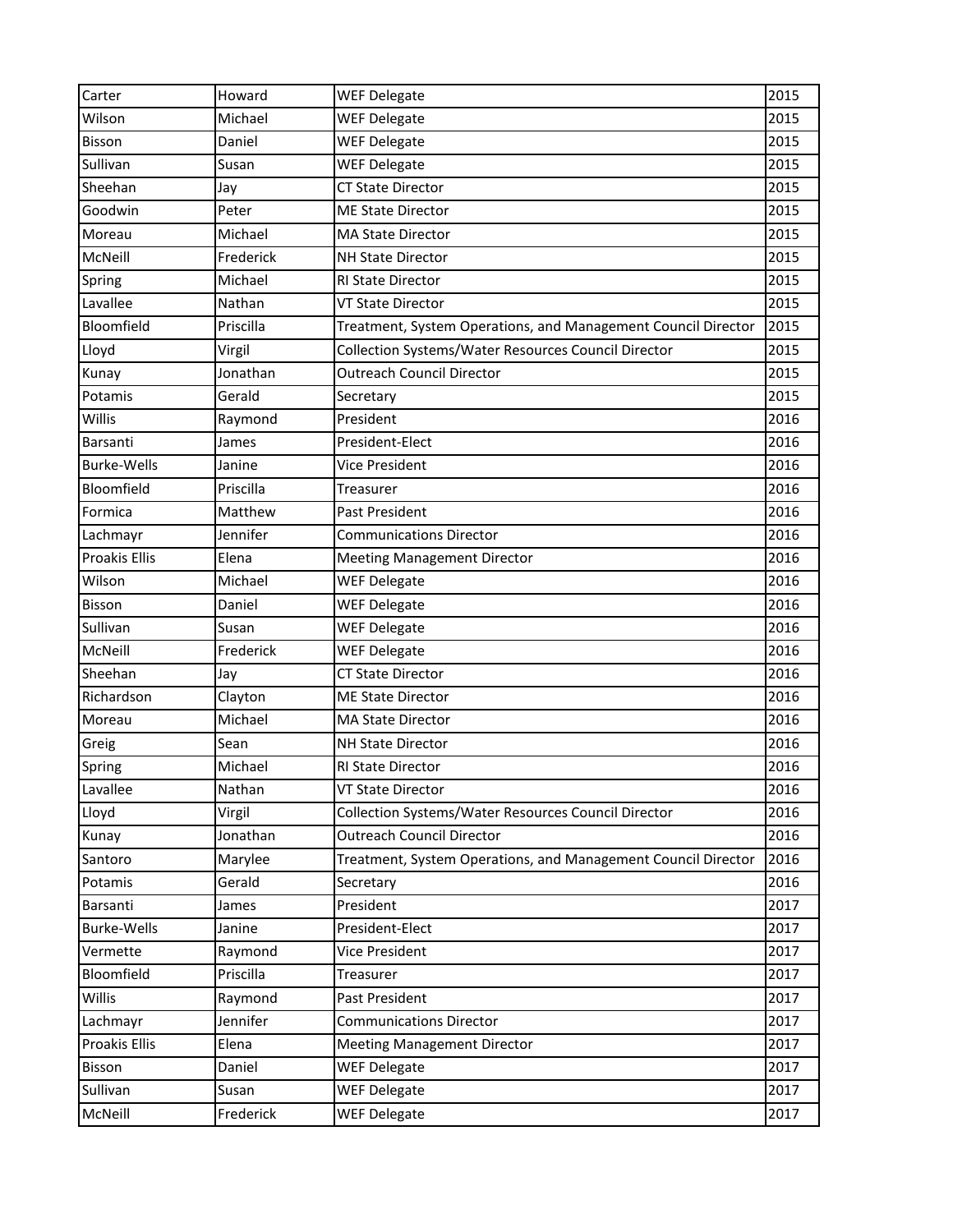| Formica              | Matthew   | <b>WEF Delegate</b>                                           | 2017 |
|----------------------|-----------|---------------------------------------------------------------|------|
| Lloyd                | Virgil    | <b>CT State Director</b>                                      | 2017 |
| Richardson           | Clayton   | <b>ME State Director</b>                                      | 2017 |
| deMello              | Justin    | <b>MA State Director</b>                                      | 2017 |
| Greig                | Sean      | <b>NH State Director</b>                                      | 2017 |
| Spring               | Michael   | <b>RI State Director</b>                                      | 2017 |
| Lavallee             | Nathan    | <b>VT State Director</b>                                      | 2017 |
| Digiacomo            | John      | Collection Systems/Water Resources Council Director           | 2017 |
| Kunay                | Jonathan  | <b>Outreach Council Director</b>                              | 2017 |
| Santoro              | Marylee   | Treatment, System Operations, and Management Council Director | 2017 |
| <b>Burke-Wells</b>   | Janine    | President                                                     | 2018 |
| Vermette             | Raymond   | President-Elect                                               | 2018 |
| Lachmayr             | Jennifer  | Vice President                                                | 2018 |
| Bloomfield           | Priscilla | Treasurer                                                     | 2018 |
| Barsanti             | James     | Past President                                                | 2018 |
| Tabacsko             | Meg       | <b>Communications Director</b>                                | 2018 |
| <b>Proakis Ellis</b> | Elena     | <b>Meeting Management Director</b>                            | 2018 |
| Sullivan             | Susan     | <b>WEF Delegate</b>                                           | 2018 |
| McNeill              | Frederick | <b>WEF Delegate</b>                                           | 2018 |
| Formica              | Matthew   | <b>WEF Delegate</b>                                           | 2018 |
| Guswa                | Susan     | <b>WEF Delegate</b>                                           | 2018 |
| Lloyd                | Virgil    | <b>CT State Director</b>                                      | 2018 |
| Richardson           | Clayton   | <b>ME State Director</b>                                      | 2018 |
| deMello              | Justin    | <b>MA State Director</b>                                      | 2018 |
| Greig                | Sean      | <b>NH State Director</b>                                      | 2018 |
| Goodinson            | Scott     | <b>RI State Director</b>                                      | 2018 |
| Robinson             | Chris     | <b>VT State Director</b>                                      | 2018 |
| Digiacomo            | John      | Collection Systems/Water Resources Council Director           | 2018 |
| Skelly               | Justin    | <b>Outreach Council Director</b>                              | 2018 |
| Santoro              | Marylee   | Treatment, System Operations, and Management Council Director | 2018 |
| Vermette             | Raymond   | President                                                     | 2019 |
| Lachmayr             | Jennifer  | President-Elect                                               | 2019 |
| Richardson           | Clayton   | Treasurer                                                     | 2019 |
| <b>Burke-Wells</b>   | Janine    | Past President                                                | 2019 |
| Tabacsko             | Meg       | <b>Communications Director</b>                                | 2019 |
| Biedron              | Katelyn   | <b>Meeting Management Director</b>                            | 2019 |
| McNeill              | Frederick | <b>WEF Delegate</b>                                           | 2019 |
| Formica              | Matthew   | <b>WEF Delegate</b>                                           | 2019 |
| Guswa                | Susan     | <b>WEF Delegate</b>                                           | 2019 |
| Barsanti             | James     | <b>WEF Delegate</b>                                           | 2019 |
| Norton               | William   | <b>CT State Director</b>                                      | 2019 |
| McBurnie             | Jeffrey   | <b>ME State Director</b>                                      | 2019 |
| deMello              | Justin    | <b>MA State Director</b>                                      | 2019 |
| Clifton              | W. Steven | NH State Director                                             | 2019 |
| Goodinson            | Scott     | RI State Director                                             | 2019 |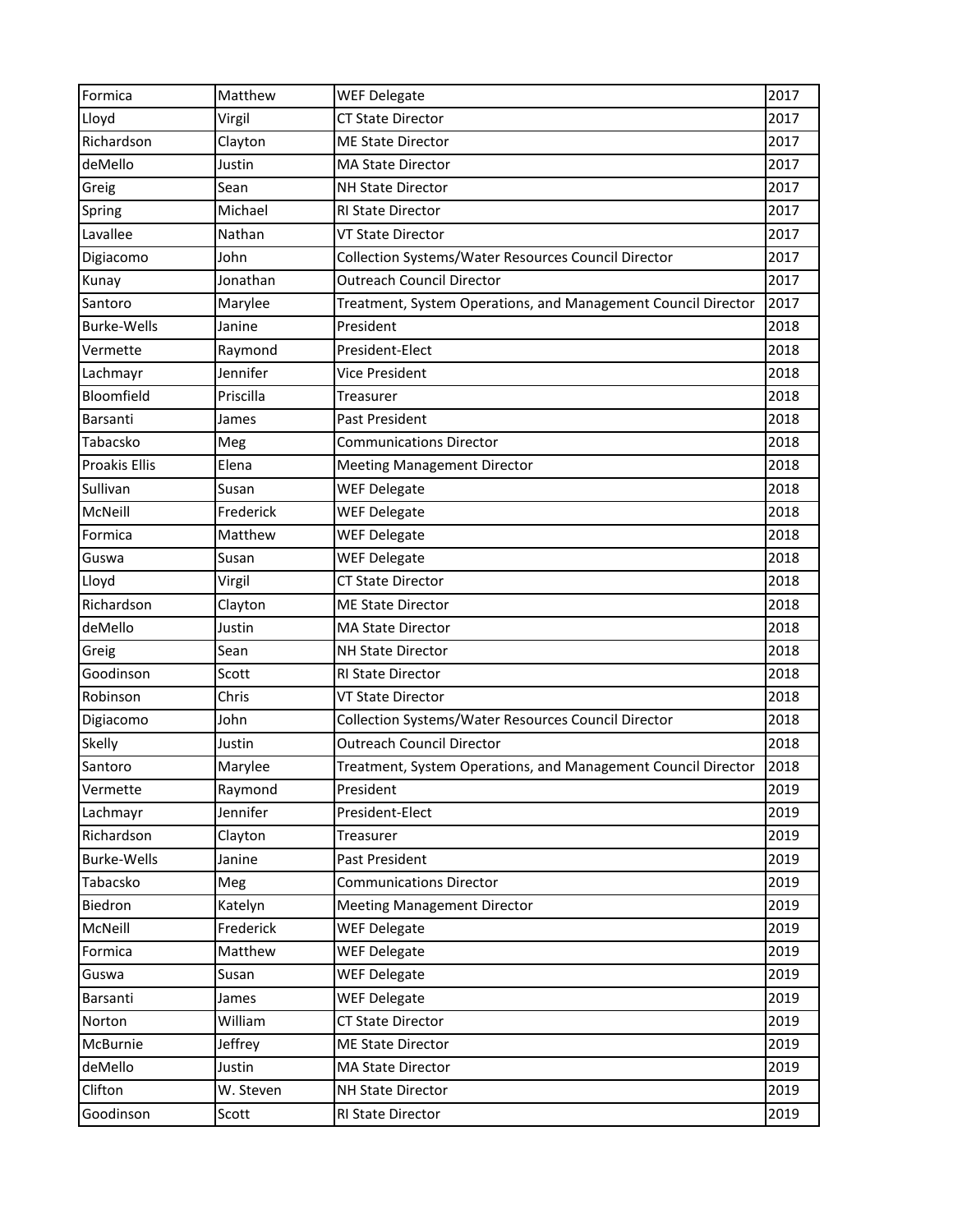| Robinson           | Chris          | <b>VT State Director</b>                                      | 2019         |
|--------------------|----------------|---------------------------------------------------------------|--------------|
| Digiacomo          | John           | Collection Systems/Water Resources Council Director           | 2019         |
| Skelly             | Justin         | <b>Outreach Council Director</b>                              | 2019         |
| Forzley            | Philip         | Treatment, System Operations, and Management Council Director | 2019         |
| Lachmayr           | Jennifer       | President                                                     | 2020         |
| Lloyd              | Virgil         | President-Elect                                               | 2020         |
| Richardson         | Clayton        | Treasurer                                                     | 2020         |
| Vermette           | Raymond        | Past President                                                | 2020         |
| Tabacsko           | Meg            | <b>Communications Director</b>                                | 2020         |
| George             | Amy            | <b>Meeting Management Director</b>                            | 2020         |
| Formica            | Matthew        | <b>WEF Delegate</b>                                           | 2020         |
| Guswa              | Susan          | <b>WEF Delegate</b>                                           | 2020         |
| Barsanti           | James          | <b>WEF Delegate</b>                                           | 2020         |
| Garvey             | Peter          | <b>WEF Delegate</b>                                           | 2020         |
| Norton             | William        | <b>CT State Director</b>                                      | 2020         |
| <b>McBurnie</b>    | Jeffrey        | <b>ME State Director</b>                                      | 2020         |
| Yanulis            | F. Adam        | <b>MA State Director</b>                                      | 2020         |
| Clifton            | W. Steven      | <b>NH State Director</b>                                      | 2020         |
|                    |                |                                                               |              |
| Goodinson          | Scott          | <b>RI State Director</b>                                      | 2020         |
| Robinson           | Chris          | <b>VT State Director</b>                                      | 2020         |
| Reis               | Vonnie         | Collection Systems/Water Resources Council Director           | 2020         |
| Skelly             | Justin         | <b>Outreach Council Director</b>                              | 2020         |
| Forzley            | Philip         | Treatment, System Operations, and Management Council Director | 2020         |
| Lloyd              | Virgil         | President                                                     | 2021         |
| McNeill            | Frederick      | President-Elect                                               | 2021         |
| Mac                | Richardson     | Treasurer                                                     | 2021         |
| Lachmayr           | Jennifer Kelly | Past President                                                | 2021         |
| Mahoney            | Deborah        | <b>Communications Director</b>                                | 2021         |
| Anderson George    | Amy            | <b>Meeting Management Director</b>                            | 2021         |
| Guswa              | Susan          | <b>WEF Delegate</b>                                           | 2021         |
| Barsanti<br>Garvey | James<br>Peter | <b>WEF Delegate</b><br><b>WEF Delegate</b>                    | 2021<br>2021 |
| Vermette           | Raymond        | <b>WEF Delegate</b>                                           | 2021         |
| Norton             | William        | <b>CT State Director</b>                                      | 2021         |
| McBurnie           | Jeffrey        | <b>ME State Director</b>                                      | 2021         |
| Yanulis            | F. Adam        | MA State Director                                             | 2021         |
| Clifton            | W. Steven      | NH State Director                                             | 2021         |
| Davies             | Edward         | RI State Director                                             | 2021         |
| Smith              | Michael        | VT State Director                                             | 2021         |
| Reis               | Vonnie         | Collection Systems/Water Resources Council Director           | 2021         |
| O'Brien            | Colin          | <b>Outreach Council Director</b>                              | 2021         |
| Forzley            | Philip         | Treatment, System Operations, and Management Council Director | 2021         |
| Langridge          | Marianne       | Innovation Council Director                                   | 2021         |
| McNeill            | Frederick      | President                                                     | 2022         |
| Fischer            | Robert         | President-Elect                                               | 2022         |
| Van Hoven          | David          | Treasurer                                                     | 2022         |
| Lloyd              | Virgil         | Past President                                                | 2022         |
| Mahoney            | Deborah        | <b>Communications Director</b>                                | 2022         |